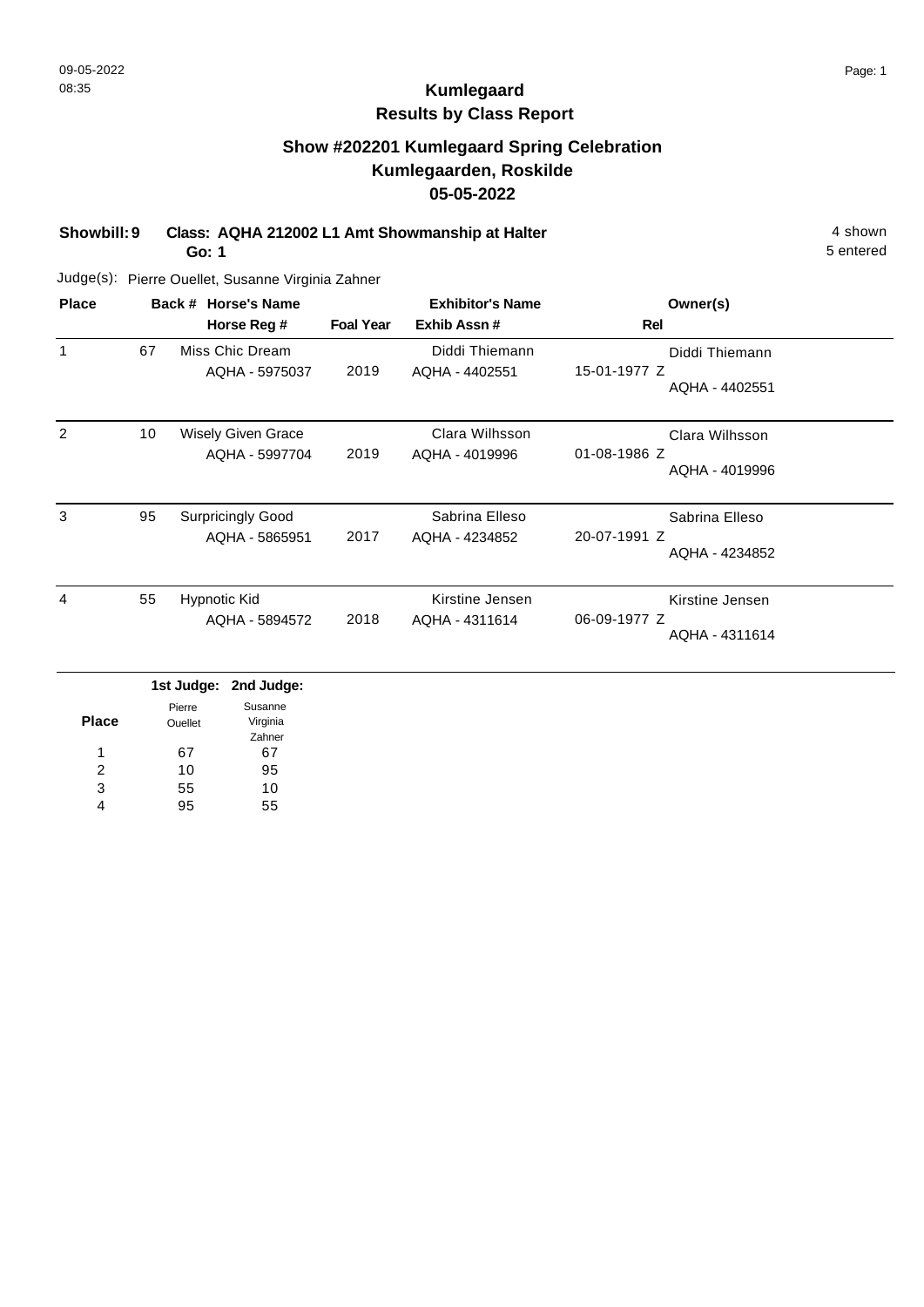### **Show #202201 Kumlegaard Spring Celebration Kumlegaarden, Roskilde 05-05-2022**

**Showbill: 16 Class: AQHA 105400 Yearling Mares** 3 shown

**Go: 1**

Judge(s): Pierre Ouellet, Susanne Virginia Zahner

| <b>Place</b> |    | Back # Horse's Name<br>Horse Reg #            | <b>Foal Year</b> | <b>Exhibitor's Name</b><br>Exhib Assn#          | Owner(s)<br>Rel                                        |
|--------------|----|-----------------------------------------------|------------------|-------------------------------------------------|--------------------------------------------------------|
|              | 49 | <b>Straight Outta Spook</b><br>AQHA - 6086954 | 2021             | Sari Knudsen<br>AQHA - 3605972                  | Sari Knudsen<br>17-08-1983 Z<br>AQHA - 3605972         |
| 2            | 92 | <b>Investing Award</b><br>AQHA - X0748530     | 2021             | Natasha Kronil Haukrog Moller<br>AQHA - 3771507 | Natasha Kronil Haukrog Moller<br>Ζ<br>AQHA - 3771507   |
| 3            | 70 | Krymsun Illusion<br>AQHA - 6097528            | 2021             | Dora Gocze<br>AQHA - 4175992                    | Courtney Jayne Bradley<br>01-08-1993<br>AQHA - 4315586 |
|              |    | 1st Judge:<br>2nd Judge:<br>Susanne<br>Pierre |                  |                                                 |                                                        |

|              | Pierre      | Susanne  |
|--------------|-------------|----------|
| <b>Place</b> | Ouellet     | Virginia |
|              |             | Zahner   |
| 1            | 49          | 49       |
| 2            | 92          | 92       |
| ٩            | $\prime$ () |          |

3 entered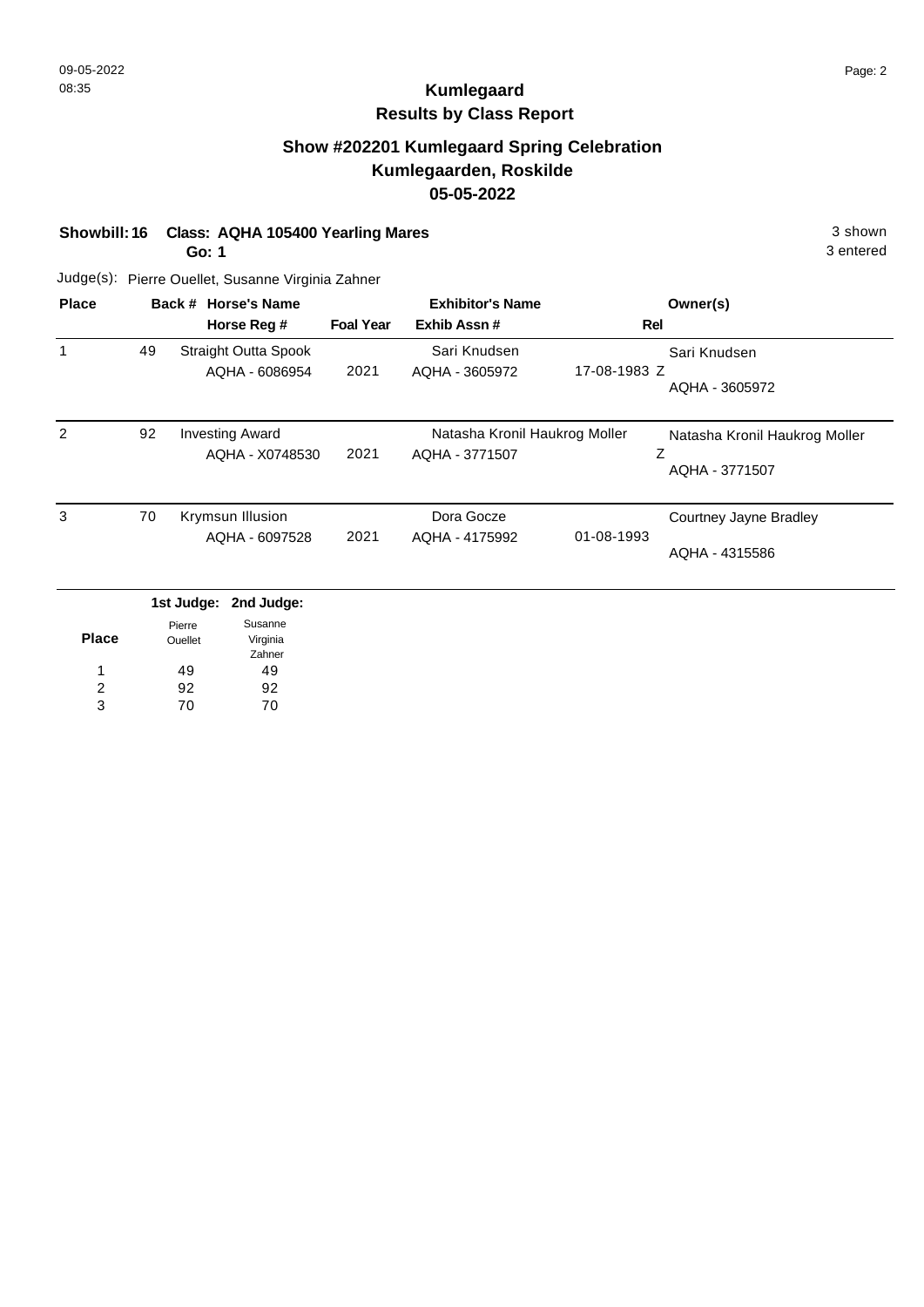### **Show #202201 Kumlegaard Spring Celebration Kumlegaarden, Roskilde 05-05-2022**

#### **Showbill: 17 Class: AQHA 105500 Two Yr Old Mares** 2 Shown

**Go: 1**

3 entered

| <b>Place</b> |    | Back # Horse's Name                           | <b>Exhibitor's Name</b> |                                             |              | Owner(s)                                    |
|--------------|----|-----------------------------------------------|-------------------------|---------------------------------------------|--------------|---------------------------------------------|
|              |    | Horse Reg #                                   | <b>Foal Year</b>        | Exhib Assn#                                 | Rel          |                                             |
|              | 82 | <b>HC Nodoubt ImSpecial</b><br>AQHA - 6001375 | 2020                    | Emilie Bendix Christensen<br>AQHA - 3492546 | 26-08-2000 Z | Emilie Bendix Christensen<br>AQHA - 3492546 |
| 2            | 78 | Custom Made Wave<br>AQHA - 6022639            | 2020                    | Diana Ahrenkiel<br>AQHA - 4376922           | 04-09-1963 Z | Diana Ahrenkiel<br>AQHA - 4376922           |
|              |    | 1st Judge: 2nd Judge:                         |                         |                                             |              |                                             |

|              | Pierre  | Susanne  |
|--------------|---------|----------|
| <b>Place</b> | Ouellet | Virginia |
|              |         | Zahner   |
| 1            | 82      | 82       |
| 2            | 78      | 78       |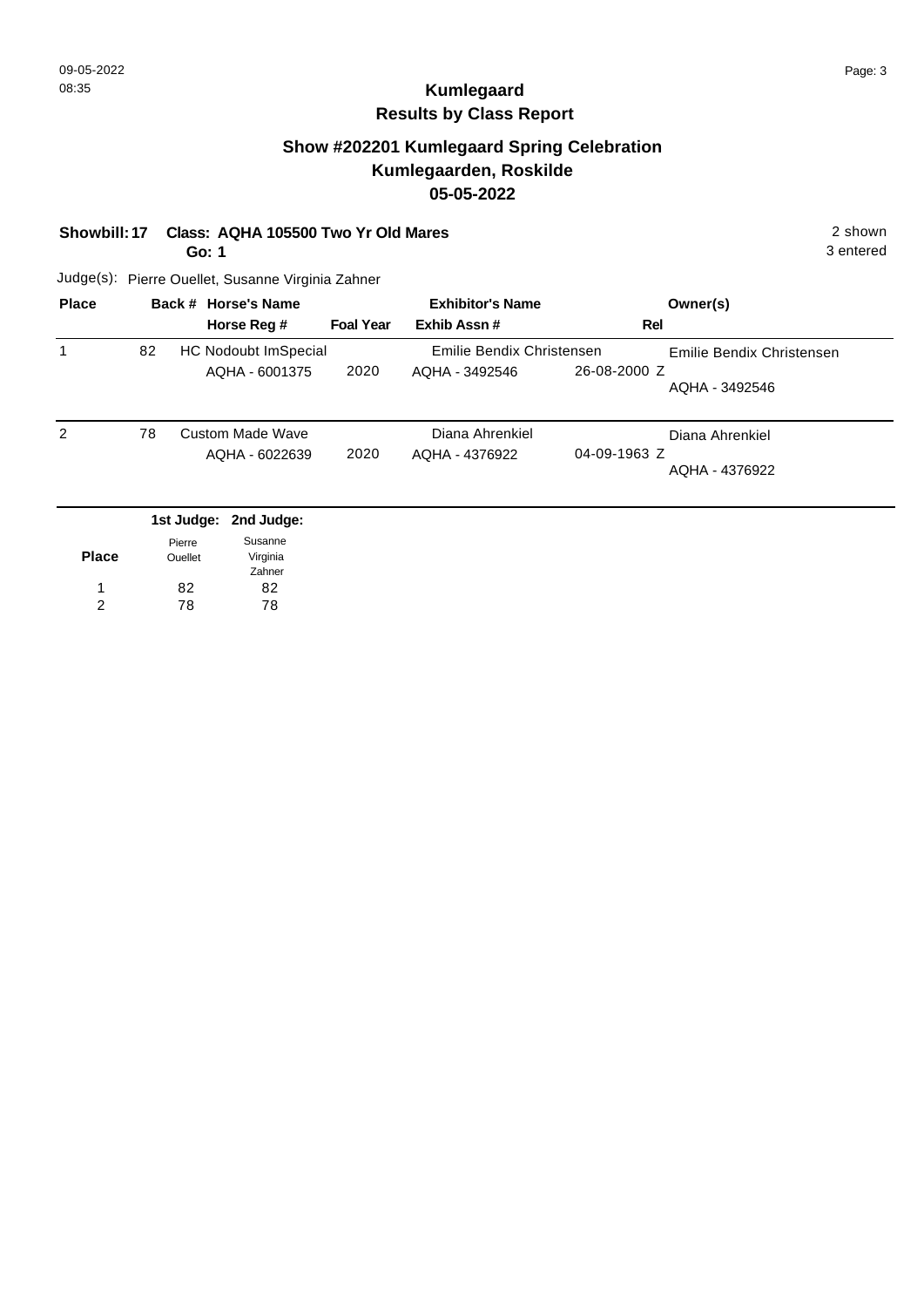### **Show #202201 Kumlegaard Spring Celebration Kumlegaarden, Roskilde 05-05-2022**

**Showbill: 18 Class: AQHA 105200 Mares Three and Over** 4 shown 4 shown

**Go: 1**

Judge(s): Susanne Virginia Zahner, Pierre Ouellet

| <b>Place</b> |    | Back # Horse's Name                         | <b>Exhibitor's Name</b> |                                                 | Owner(s)                                              |
|--------------|----|---------------------------------------------|-------------------------|-------------------------------------------------|-------------------------------------------------------|
|              |    | Horse Reg #                                 | <b>Foal Year</b>        | Exhib Assn#                                     | Rel                                                   |
|              | 10 | <b>Wisely Given Grace</b><br>AQHA - 5997704 | 2019                    | Clara Wilhsson<br>AQHA - 4019996                | Clara Wilhsson<br>01-08-1986 Z<br>AQHA - 4019996      |
| 2            | 5  | Late Designed<br>AQHA - 5675472             | 2014                    | Natasha Kronil Haukrog Moller<br>AQHA - 3771507 | Natasha Kronil Haukrog Moller<br>Z<br>AQHA - 3771507  |
| 3            | 57 | Invest In Ur Desteny<br>AQHA - 5883070      | 2018                    | Dorthe Broe Knudsen<br>AQHA - 3614292           | Dorthe Broe Knudsen<br>21-03-1965 Z<br>AQHA - 3614292 |
| 4            | 67 | Miss Chic Dream<br>AQHA - 5975037           | 2019                    | Diddi Thiemann<br>AQHA - 4402551                | Diddi Thiemann<br>15-01-1977 Z<br>AQHA - 4402551      |

|       |          | 1st Judge: 2nd Judge: |
|-------|----------|-----------------------|
|       | Susanne  | Pierre                |
| Place | Virginia | <b>Ouellet</b>        |
|       | Zahner   |                       |
| 1     | 10       | 5                     |
| 2     | 57       | 10                    |
| 3     | 5        | 57                    |
|       |          |                       |

5 entered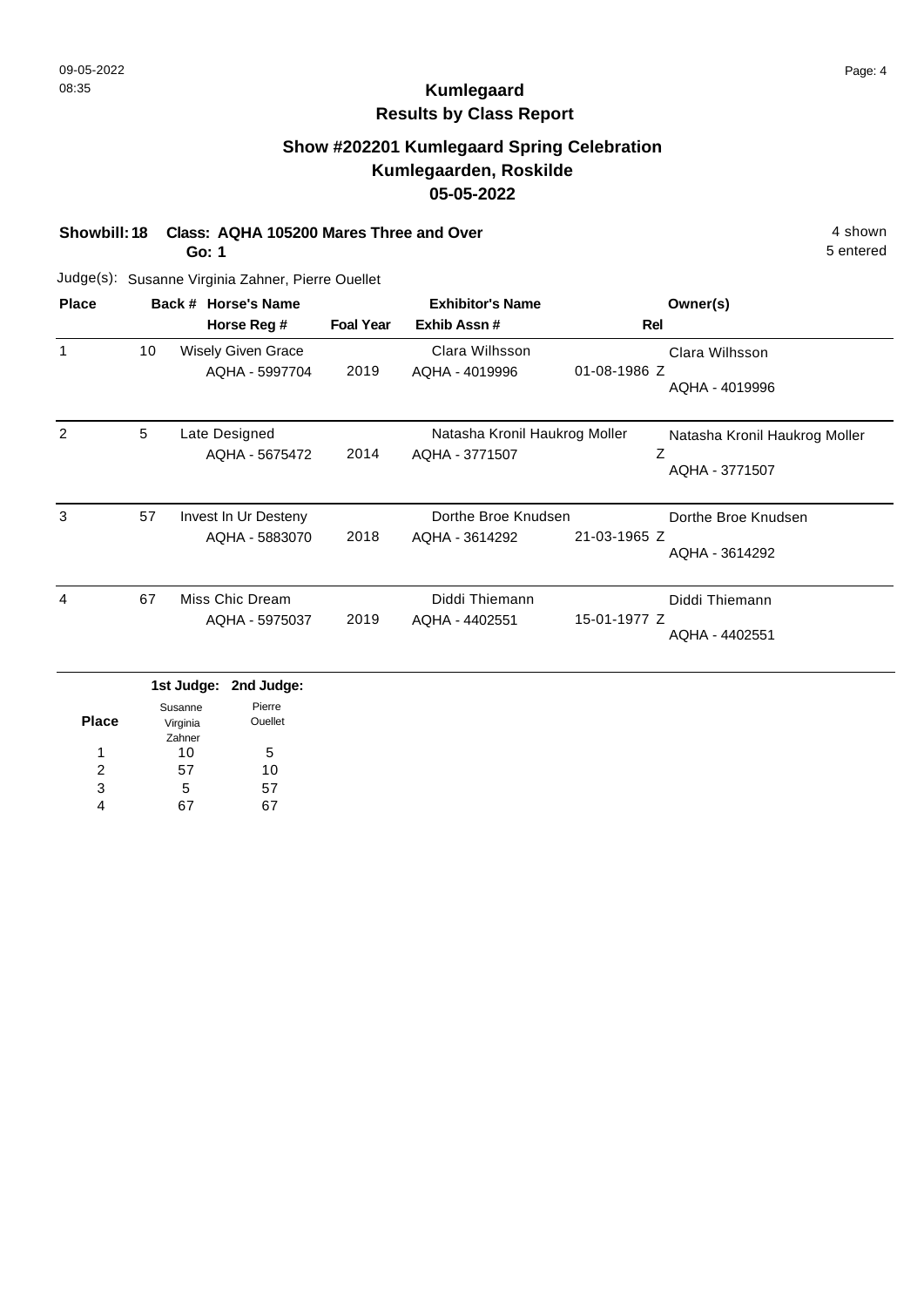### **Show #202201 Kumlegaard Spring Celebration Kumlegaarden, Roskilde 05-05-2022**

#### **Showbill: 22 Class: AQHA 101200 Grand Champion Mares** 2 shown

**Go: 1**

Judge(s): Pierre Ouellet, Susanne Virginia Zahner

| <b>Place</b> |    | Back # Horse's Name                    |                  | <b>Exhibitor's Name</b>                     |              | Owner(s)                                    |
|--------------|----|----------------------------------------|------------------|---------------------------------------------|--------------|---------------------------------------------|
|              |    | Horse Reg #                            | <b>Foal Year</b> | Exhib Assn #                                | Rel          |                                             |
|              | 82 | HC Nodoubt ImSpecial<br>AQHA - 6001375 | 2020             | Emilie Bendix Christensen<br>AOHA - 3492546 | 26-08-2000 Z | Emilie Bendix Christensen<br>AQHA - 3492546 |

|              |                | 1st Judge: 2nd Judge: |
|--------------|----------------|-----------------------|
|              | Pierre         | Susanne               |
| <b>Place</b> | <b>Ouellet</b> | Virginia              |
|              |                | Zahner                |
|              | 82             | 82                    |

2 entered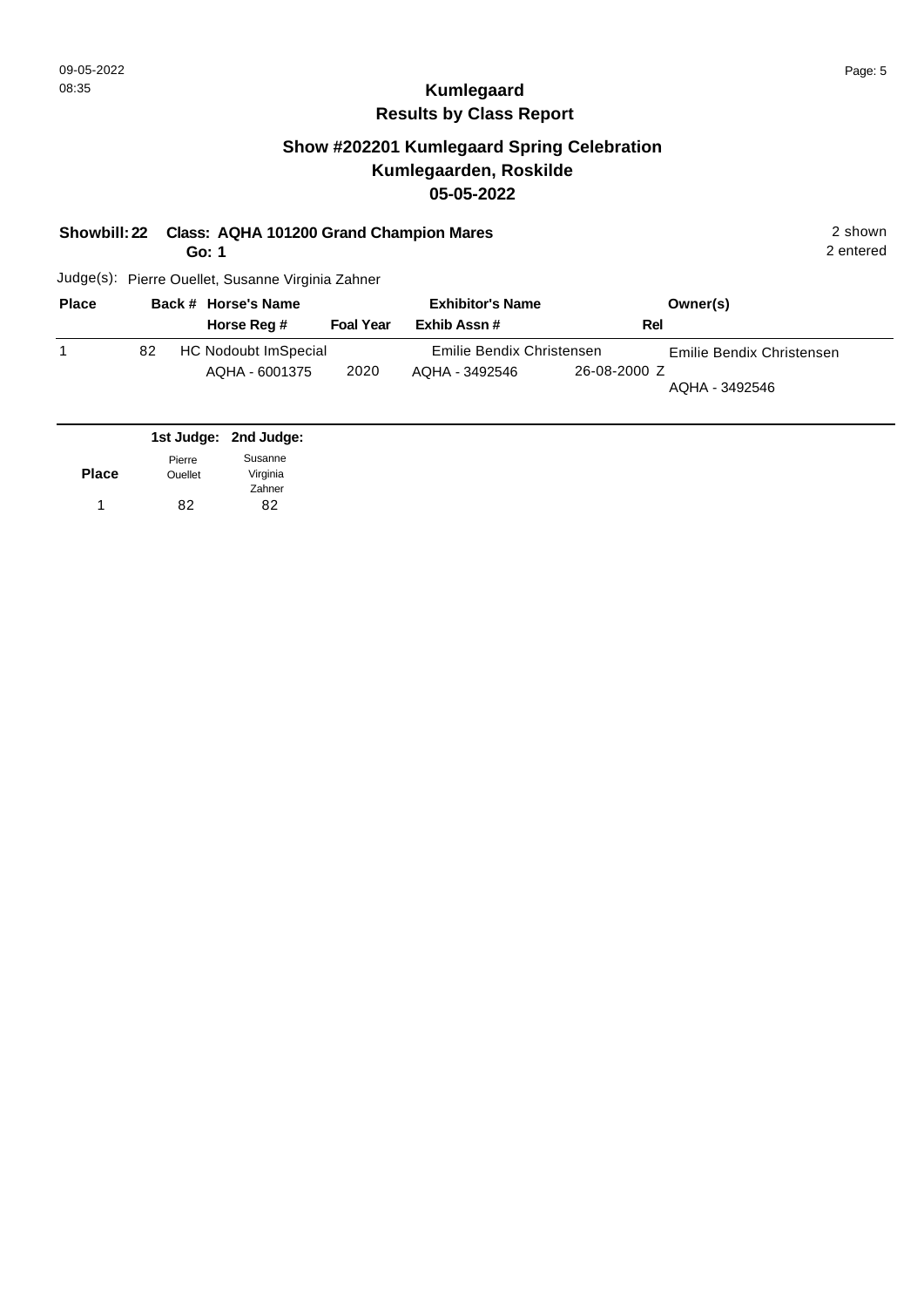# **Show #202201 Kumlegaard Spring Celebration Kumlegaarden, Roskilde 05-05-2022**

| <b>Showbill: 23</b> |        | Class: AQHA 101300 Reserve Champion Mare<br>Go: 1 |                  |                         |          | 4 shown<br>4 entered |
|---------------------|--------|---------------------------------------------------|------------------|-------------------------|----------|----------------------|
|                     |        | Judge(s): Pierre Ouellet, Susanne Virginia Zahner |                  |                         |          |                      |
| <b>Place</b>        |        | Back # Horse's Name                               |                  | <b>Exhibitor's Name</b> | Owner(s) |                      |
|                     |        | Horse Reg #                                       | <b>Foal Year</b> | Exhib Assn#             | Rel      |                      |
|                     |        | 1st Judge: 2nd Judge:                             |                  |                         |          |                      |
|                     | Pierre | Susanne                                           |                  |                         |          |                      |

**Place** Pierre Ouellet Virginia Zahner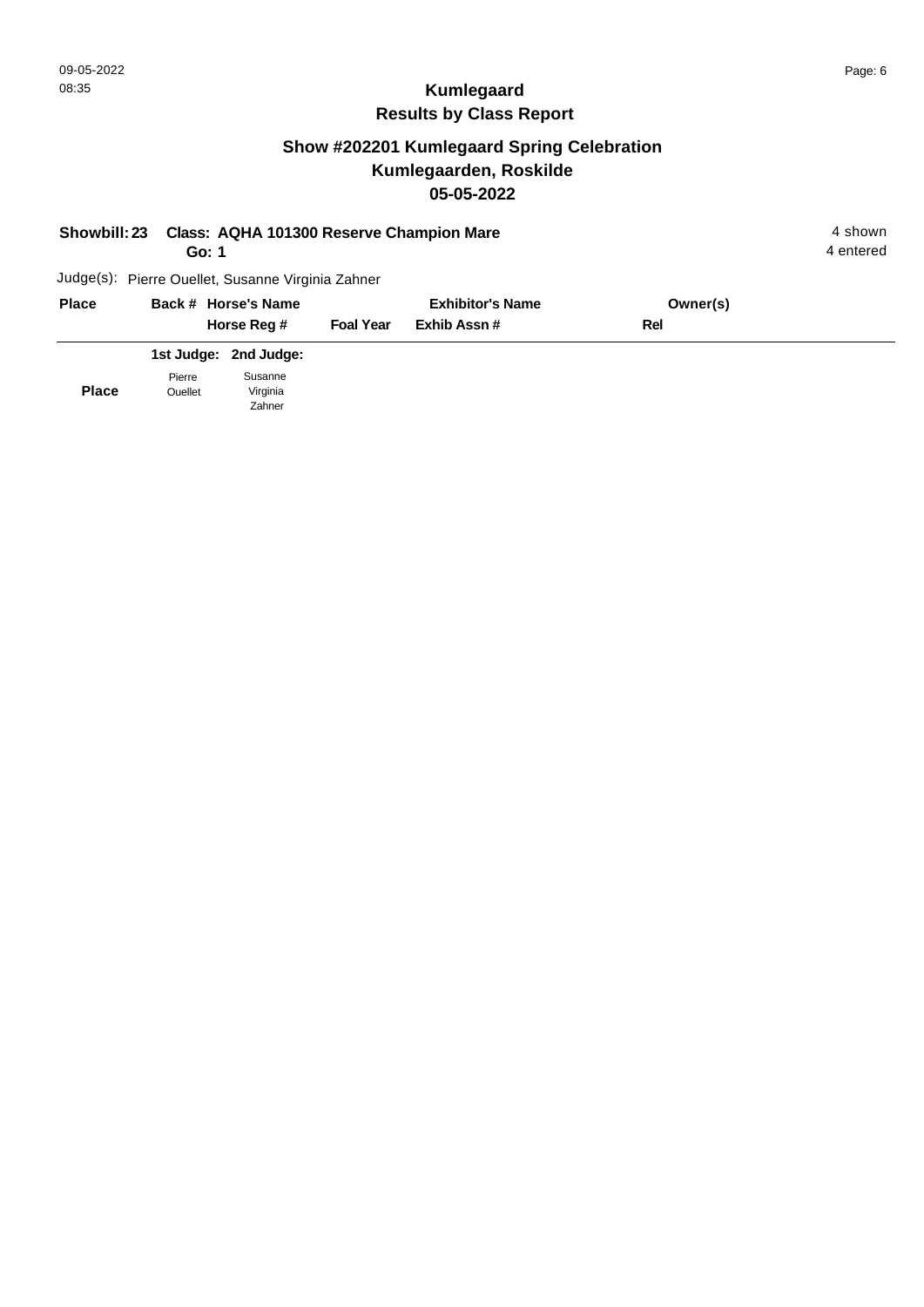## **Show #202201 Kumlegaard Spring Celebration Kumlegaarden, Roskilde 05-05-2022**

**Showbill: 24 Class: AQHA 205100 Amt Mares Two & Under** 3 shown

**Go: 1**

Judge(s): Pierre Ouellet, Susanne Virginia Zahner

| <b>Place</b> |    | Back # Horse's Name<br>Horse Reg #            | <b>Foal Year</b> | <b>Exhibitor's Name</b><br>Exhib Assn# | Owner(s)<br>Rel                                   |
|--------------|----|-----------------------------------------------|------------------|----------------------------------------|---------------------------------------------------|
| 1            | 54 | HH Eyes On You<br>AQHA - 6058184              | 2020             | Maria Arvidsson<br>AQHA - 3354844      | Maria Arvidsson<br>09-02-1991 Z<br>AQHA - 3354844 |
| 2            | 49 | <b>Straight Outta Spook</b><br>AQHA - 6086954 | 2021             | Sari Knudsen<br>AQHA - 3605972         | Sari Knudsen<br>17-08-1983 Z<br>AQHA - 3605972    |
| 2            | 78 | <b>Custom Made Wave</b><br>AQHA - 6022639     | 2020             | Diana Ahrenkiel<br>AQHA - 4376922      | Diana Ahrenkiel<br>04-09-1963 Z<br>AQHA - 4376922 |
|              |    | 1st Judge: 2nd Judge:                         |                  |                                        |                                                   |

|              |         | ist Juuye. Zilu Juuye. |
|--------------|---------|------------------------|
|              | Pierre  | Susanne                |
| <b>Place</b> | Ouellet | Virginia               |
|              |         | Zahner                 |
| 1            | 54      | 54                     |
| 2            | 78      | 49                     |
| 3            | 49      | 78                     |

3 entered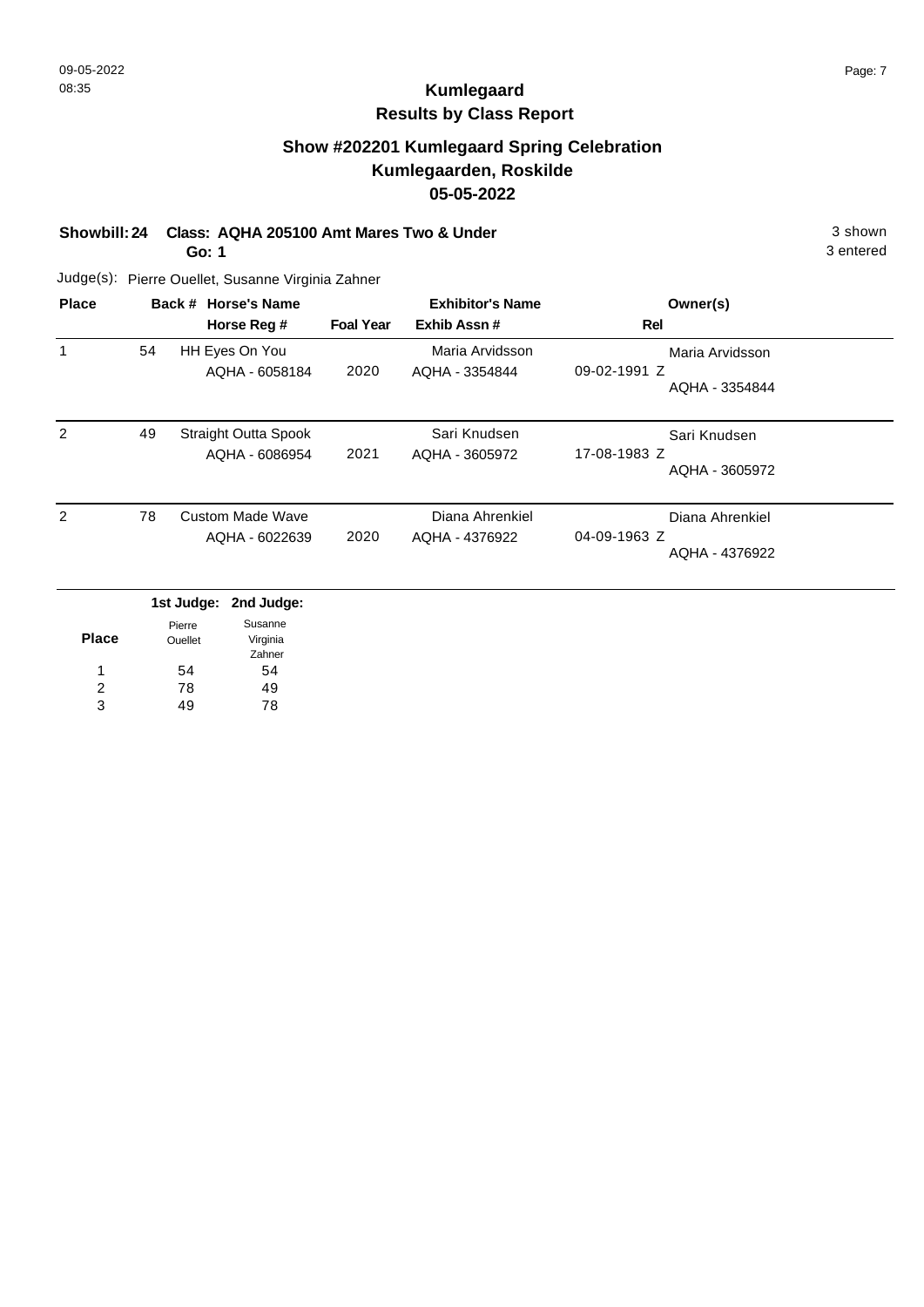## **Show #202201 Kumlegaard Spring Celebration Kumlegaarden, Roskilde 05-05-2022**

**Showbill: 26 Class: AQHA 205200 Amt Mares Three & Over** 3 shown 3 shown

**Go: 1**

Judge(s): Pierre Ouellet, Susanne Virginia Zahner

| <b>Place</b> |    | Back # Horse's Name<br>Horse Reg #          | <b>Foal Year</b> | <b>Exhibitor's Name</b><br>Exhib Assn#   | Owner(s)<br>Rel                                          |
|--------------|----|---------------------------------------------|------------------|------------------------------------------|----------------------------------------------------------|
| 1            | 10 | <b>Wisely Given Grace</b><br>AQHA - 5997704 | 2019             | Clara Wilhsson<br>AQHA - 4019996         | Clara Wilhsson<br>01-08-1986 Z<br>AQHA - 4019996         |
| 1            | 40 | Zippos Original Chex<br>AQHA - 5769961      | 2016             | <b>Bettan Almquist</b><br>AQHA - 3086544 | <b>Bettan Almquist</b><br>17-03-1962 Z<br>AQHA - 3086544 |
| 3            | 67 | Miss Chic Dream<br>AQHA - 5975037           | 2019             | Diddi Thiemann<br>AQHA - 4402551         | Diddi Thiemann<br>15-01-1977 Z<br>AQHA - 4402551         |

|       |                          | 1st Judge: 2nd Judge: |
|-------|--------------------------|-----------------------|
| Place | Pierre<br><b>Ouellet</b> | Susanne<br>Virginia   |
|       |                          | Zahner                |
| 1     | 40                       | 10                    |
| 2     | 10                       | 40                    |
| વ     |                          |                       |

4 entered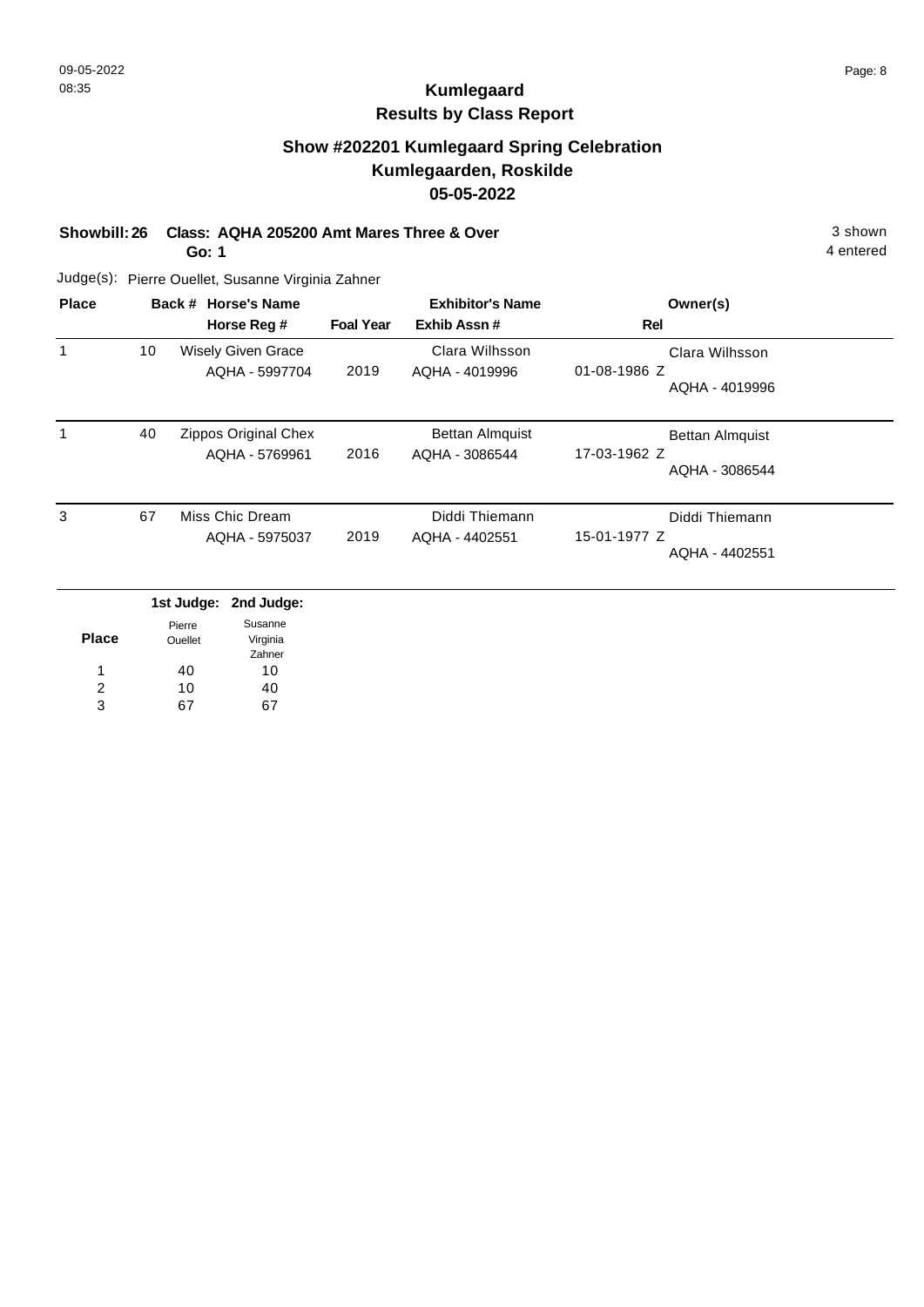### **Show #202201 Kumlegaard Spring Celebration Kumlegaarden, Roskilde 05-05-2022**

**Showbill: 29 Class: AQHA 201200 Amt Grand Champion Mares** 3 shown

**Go: 1**

3 entered

| <b>Place</b> | Back # Horse's Name<br>Horse Reg # |                                             | <b>Exhibitor's Name</b><br><b>Foal Year</b><br>Exhib Assn# |                                   | Owner(s)<br>Rel                                        |
|--------------|------------------------------------|---------------------------------------------|------------------------------------------------------------|-----------------------------------|--------------------------------------------------------|
|              | 10                                 | <b>Wisely Given Grace</b><br>AQHA - 5997704 | 2019                                                       | Clara Wilhsson<br>AQHA - 4019996  | Clara Wilhsson<br>$01 - 08 - 1986$ Z<br>AQHA - 4019996 |
|              | 54                                 | HH Eyes On You<br>AQHA - 6058184            | 2020                                                       | Maria Arvidsson<br>AQHA - 3354844 | Maria Arvidsson<br>$09-02-1991$ Z<br>AQHA - 3354844    |

|                | 1st Judge: 2nd Judge: |
|----------------|-----------------------|
| Pierre         | Susanne               |
| <b>Ouellet</b> | Virginia              |
|                | Zahner                |
| 54             | 10                    |
|                |                       |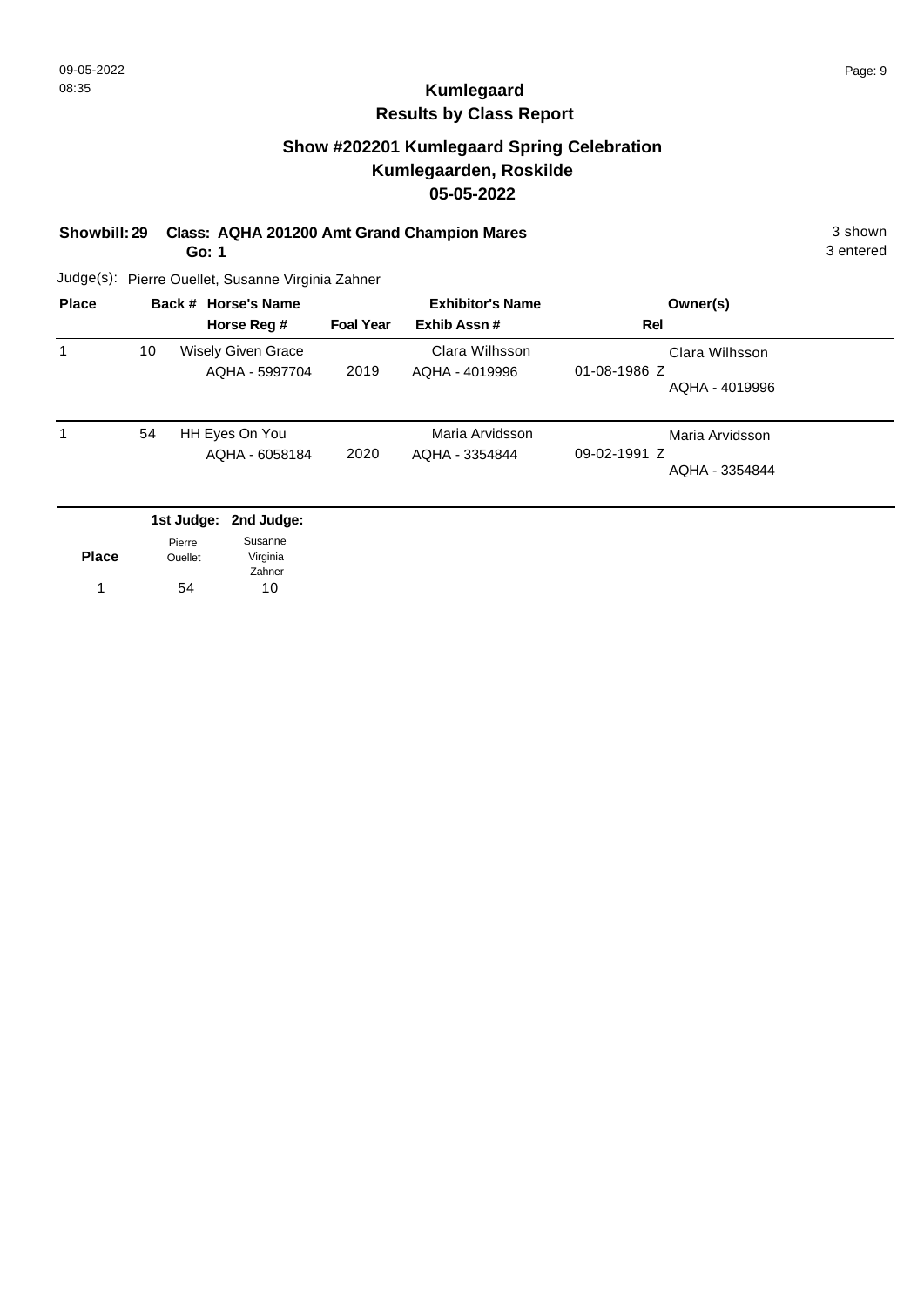## **Show #202201 Kumlegaard Spring Celebration Kumlegaarden, Roskilde 05-05-2022**

**Showbill: 30 Class: AQHA 201300 Amt Reserve Champion Mare** 5 Shown 5 shown

**Go: 1**

5 entered

| <b>Place</b> |    | Back # Horse's Name                    | <b>Exhibitor's Name</b> |                                          | Owner(s)                                                 |  |  |
|--------------|----|----------------------------------------|-------------------------|------------------------------------------|----------------------------------------------------------|--|--|
|              |    | Horse Reg #                            | <b>Foal Year</b>        | Exhib Assn #                             | Rel                                                      |  |  |
|              | 40 | Zippos Original Chex<br>AQHA - 5769961 | 2016                    | <b>Bettan Almquist</b><br>AQHA - 3086544 | <b>Bettan Almquist</b><br>17-03-1962 Z<br>AQHA - 3086544 |  |  |

|              |                | 1st Judge: 2nd Judge: |
|--------------|----------------|-----------------------|
|              | Pierre         | Susanne               |
| <b>Place</b> | <b>Ouellet</b> | Virginia              |
|              |                | Zahner                |
|              | 40             | 40                    |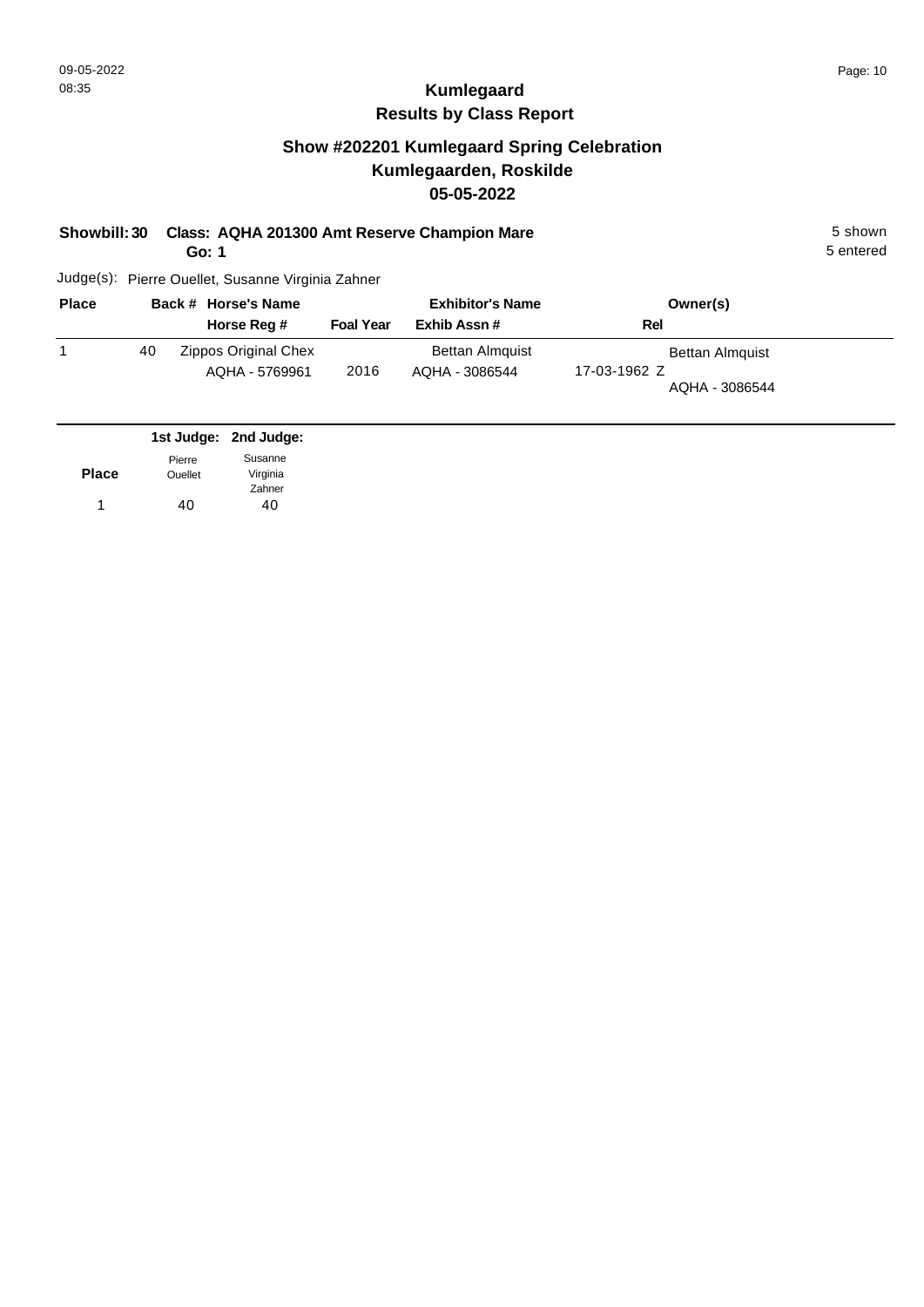### **Show #202201 Kumlegaard Spring Celebration Kumlegaarden, Roskilde 05-05-2022**

| Showbill: 63 Class: AQHA 134004 L1 Reining | 2 shown |
|--------------------------------------------|---------|
|                                            |         |

**Go: 1**

2 entered

| <b>Place</b> |    | Back # Horse's Name<br>Horse Reg # | <b>Foal Year</b> | <b>Exhibitor's Name</b><br>Exhib Assn#          |              | Owner(s)<br>Rel                            |
|--------------|----|------------------------------------|------------------|-------------------------------------------------|--------------|--------------------------------------------|
|              | 14 | Ar Infernal Day<br>AQHA - 5930095  | 2018             | Natasha Kronil Haukrog Moller<br>AQHA - 3771507 |              | Poul Haukrog Moller<br>C<br>AQHA - 3274041 |
| 2            | 75 | Ha Yellow Emperor                  |                  | Emilie Bendix Christensen                       |              | Pernille Bendix Christensen                |
|              |    | AQHA - 5646222                     | 2014             | AQHA - 3492546                                  | 26-08-2000 A | AQHA - 2603902                             |

| Place/Back # | Pierre<br><b>Ouellet</b> | Susanne<br>Virginia |
|--------------|--------------------------|---------------------|
|              |                          | Zahner              |
| 1/14         | 69,500                   | 69,000              |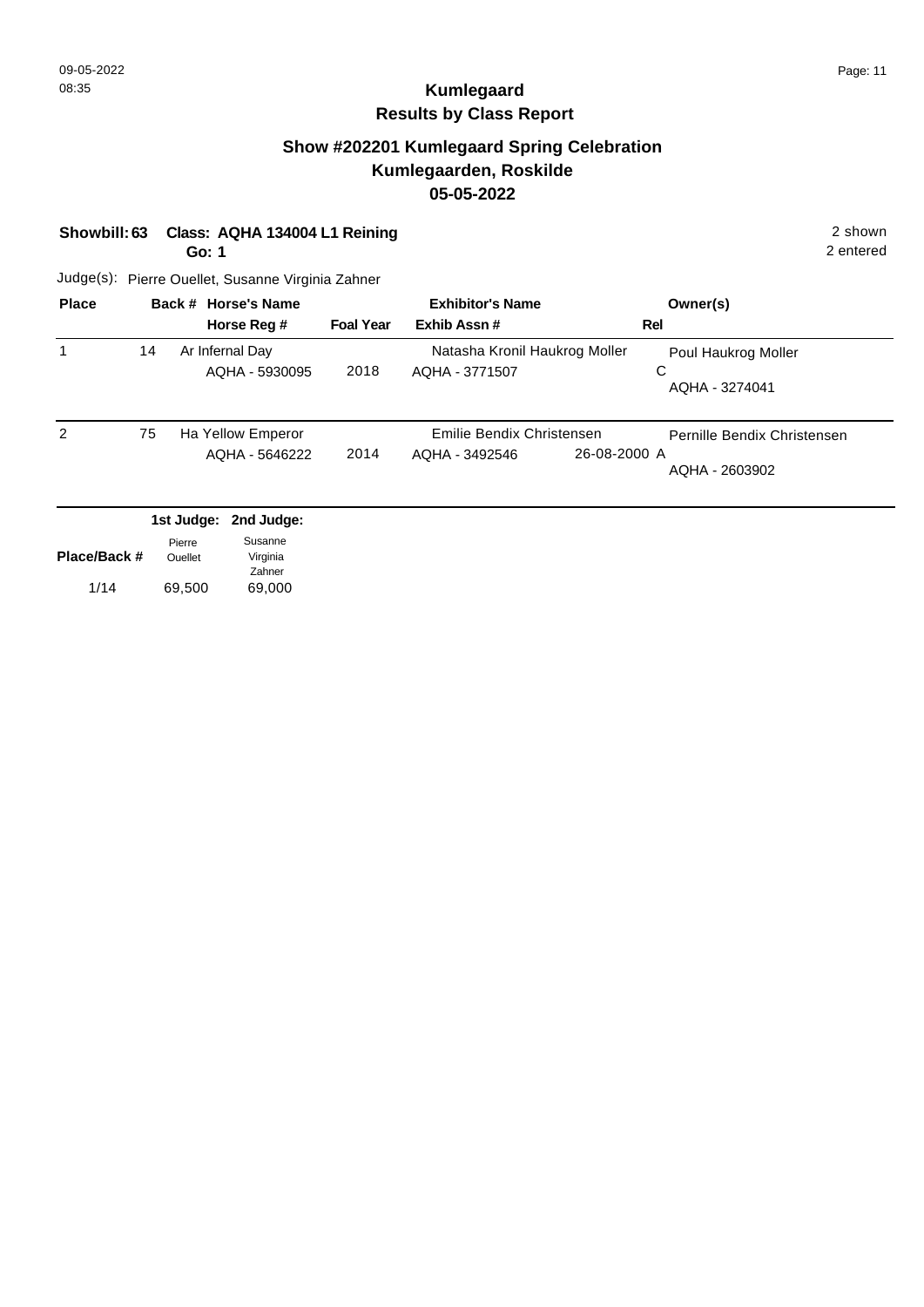## **Show #202201 Kumlegaard Spring Celebration Kumlegaarden, Roskilde 05-05-2022**

| Showbill: 68 Class: AQHA 452000 Youth Hunt Seat Equitation | 1 shown |
|------------------------------------------------------------|---------|
|                                                            |         |

**Go: 1**

1 entered

| <b>Place</b> |    | Back # Horse's Name                        |                  | <b>Exhibitor's Name</b>      |                  | Owner(s)                     |
|--------------|----|--------------------------------------------|------------------|------------------------------|------------------|------------------------------|
|              |    | Horse Reg #                                | <b>Foal Year</b> | Exhib Assn #                 | <b>Birthdate</b> | Rel                          |
|              | 69 | <b>Riettas Starlight</b><br>AQHA - 5719625 | 2012             | Ella Ohlen<br>AQHA - 4235471 | 28-06-2004 Z     | Ella Ohlen<br>AQHA - 4235471 |

|              |                | 1st Judge: 2nd Judge: |
|--------------|----------------|-----------------------|
|              | Pierre         | Susanne               |
| <b>Place</b> | <b>Ouellet</b> | Virginia              |
|              |                | Zahner                |
| 1.           | 69             | 69                    |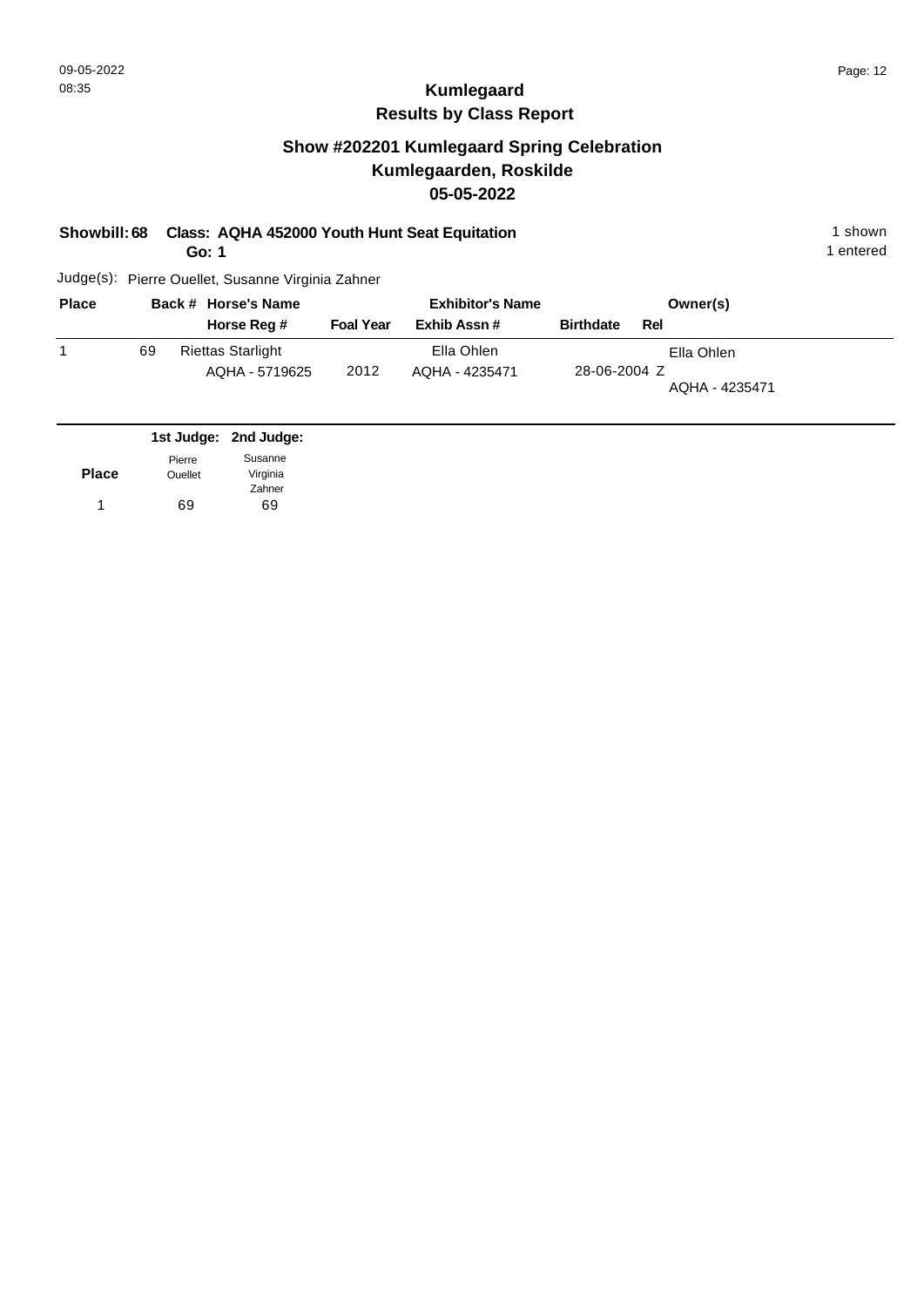1 entered

# **Kumlegaard Results by Class Report**

### **Show #202201 Kumlegaard Spring Celebration Kumlegaarden, Roskilde 05-05-2022**

**Showbill: 75 Class: AQHA 144004 L1 Hunter Under Saddle** 1 shown

**Go: 1**

| <b>Place</b> | Back # Horse's Name                 |                  | <b>Exhibitor's Name</b>                         | Owner(s)                                |
|--------------|-------------------------------------|------------------|-------------------------------------------------|-----------------------------------------|
|              | Horse Reg #                         | <b>Foal Year</b> | Exhib Assn#                                     | Rel                                     |
|              | My Rockin Machine<br>AQHA - 5942171 | 2019             | Natasha Kronil Haukrog Moller<br>AQHA - 3771507 | Jeanette C Svenneskog<br>AQHA - 3149854 |

|              |                | 1st Judge: 2nd Judge: |
|--------------|----------------|-----------------------|
|              | Pierre         | Susanne               |
| <b>Place</b> | <b>Ouellet</b> | Virginia              |
|              |                | Zahner                |
|              | 2              | 2                     |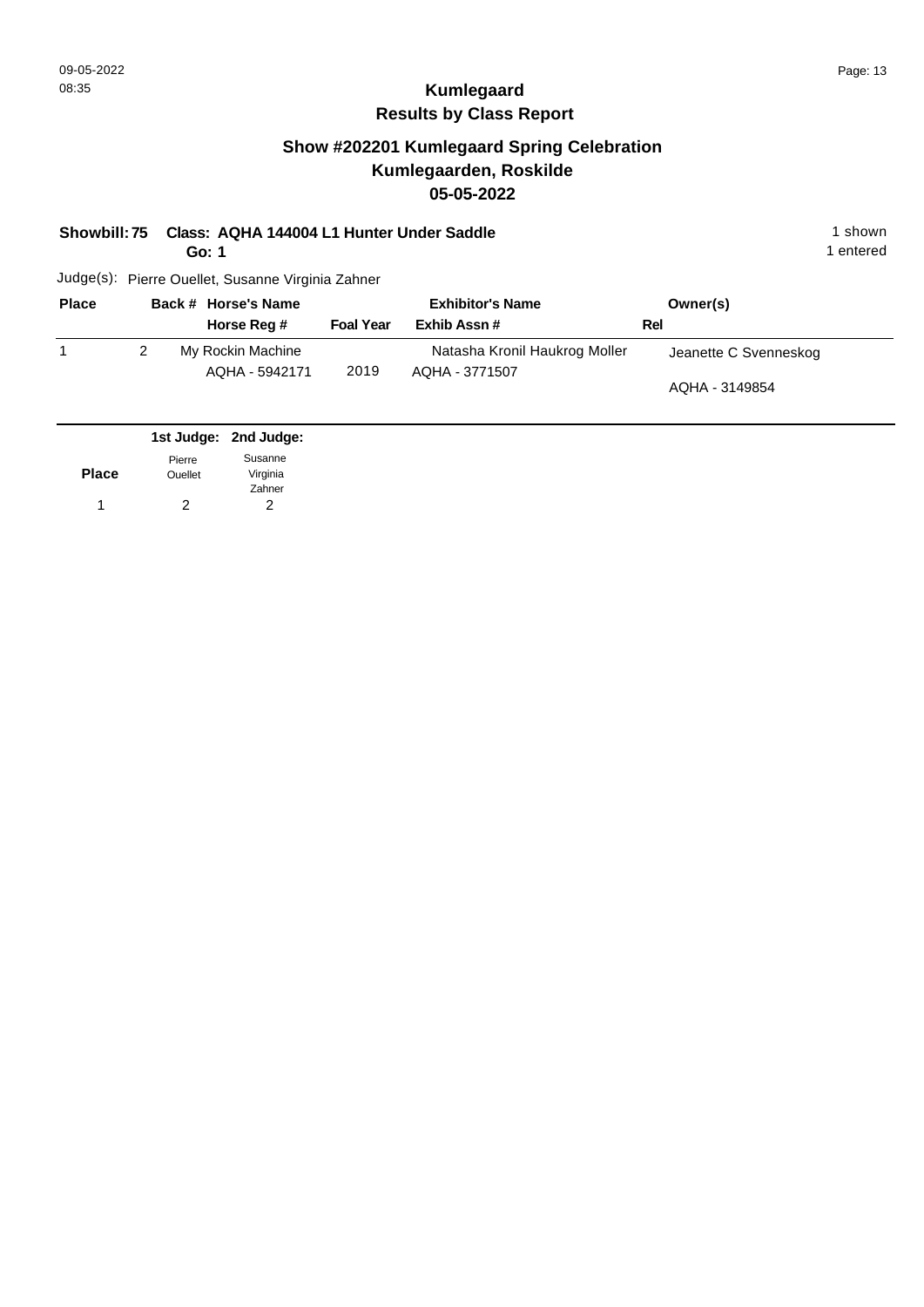7 entered

# **Kumlegaard Results by Class Report**

## **Show #202201 Kumlegaard Spring Celebration Kumlegaarden, Roskilde 06-05-2022**

**Showbill: 88 Class: AQHA 212000 Amt Showmanship at Halter** 6 shown

**Go: 1**

| <b>Place</b>   |                 | Back # Horse's Name                        |                  | <b>Exhibitor's Name</b>              | Owner(s)                                          |
|----------------|-----------------|--------------------------------------------|------------------|--------------------------------------|---------------------------------------------------|
|                |                 | Horse Reg #                                | <b>Foal Year</b> | Exhib Assn#                          | Rel                                               |
| $\mathbf{1}$   | 12 <sub>2</sub> | Cowboyz R Hot<br>AQHA - 5730393            | 2016             | <b>Roger Snall</b><br>AQHA - 2772961 | Catharina Snall<br>10-07-1957 P<br>AQHA - 2682978 |
| $\overline{2}$ | 67              | Miss Chic Dream<br>AQHA - 5975037          | 2019             | Diddi Thiemann<br>AQHA - 4402551     | Diddi Thiemann<br>15-01-1977 Z<br>AQHA - 4402551  |
| 3              | 10              | Wisely Given Grace<br>AQHA - 5997704       | 2019             | Clara Wilhsson<br>AQHA - 4019996     | Clara Wilhsson<br>01-08-1986 Z<br>AQHA - 4019996  |
| 3              | 55              | <b>Hypnotic Kid</b><br>AQHA - 5894572      | 2018             | Kirstine Jensen<br>AQHA - 4311614    | Kirstine Jensen<br>06-09-1977 Z<br>AQHA - 4311614 |
| 3              | 95              | <b>Surpricingly Good</b><br>AQHA - 5865951 | 2017             | Sabrina Elleso<br>AQHA - 4234852     | Sabrina Elleso<br>20-07-1991 Z<br>AQHA - 4234852  |

|              |                | 1st Judge: 2nd Judge: |
|--------------|----------------|-----------------------|
|              | Pierre         | Susanne               |
| <b>Place</b> | <b>Ouellet</b> | Virginia              |
|              |                | Zahner                |
| 1            | 12             | 12                    |
| 2            | 67             | 67                    |
| 3            | 10             | 95                    |
| 4            | 55             | 55                    |
| 5            | 95             | 10                    |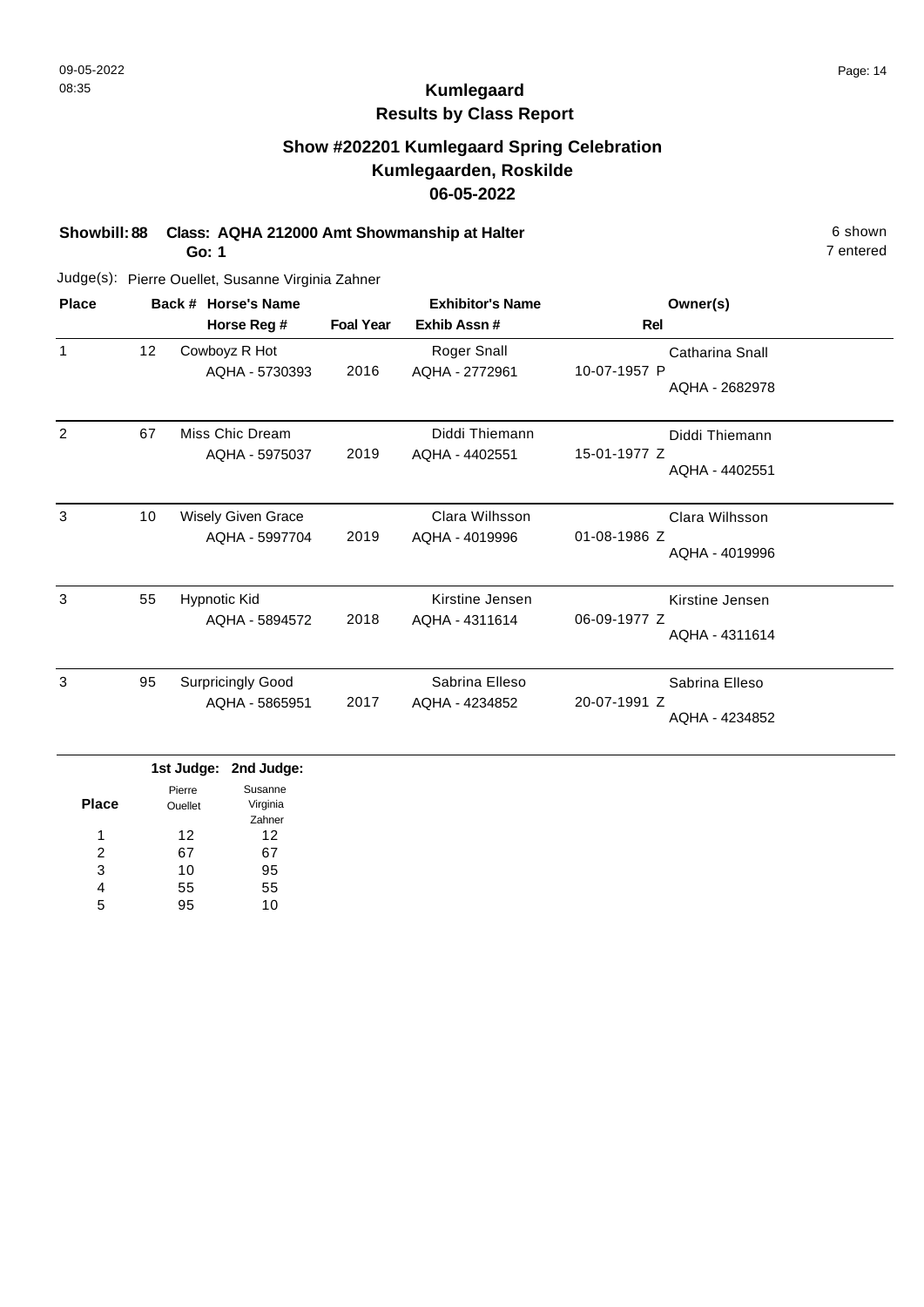### **Show #202201 Kumlegaard Spring Celebration Kumlegaarden, Roskilde 06-05-2022**

**Showbill: 92 Class: AQHA 107400 Yearling Geldings 1 Shown 1 shown 1 shown** 

**Go: 1**

1 entered

| <b>Place</b> |    | Back # Horse's Name  | <b>Exhibitor's Name</b> |                             |              | Owner(s)                    |
|--------------|----|----------------------|-------------------------|-----------------------------|--------------|-----------------------------|
|              |    | Horse Reg #          | <b>Foal Year</b>        | Exhib Assn#                 | Rel          |                             |
|              | 83 | Attitude S Your Mark |                         | Isabella Jane Inga Huscroft |              | Isabella Jane Inga Huscroft |
|              |    | AQHA - 6133706       | 2021                    | AQHA - 4473451              | 12-01-1994 Z | AQHA - 4473451              |

|              |                | 1st Judge: 2nd Judge: |
|--------------|----------------|-----------------------|
|              | Pierre         | Susanne               |
| <b>Place</b> | <b>Ouellet</b> | Virginia              |
|              |                | Zahner                |
| 1            | 83             | 83                    |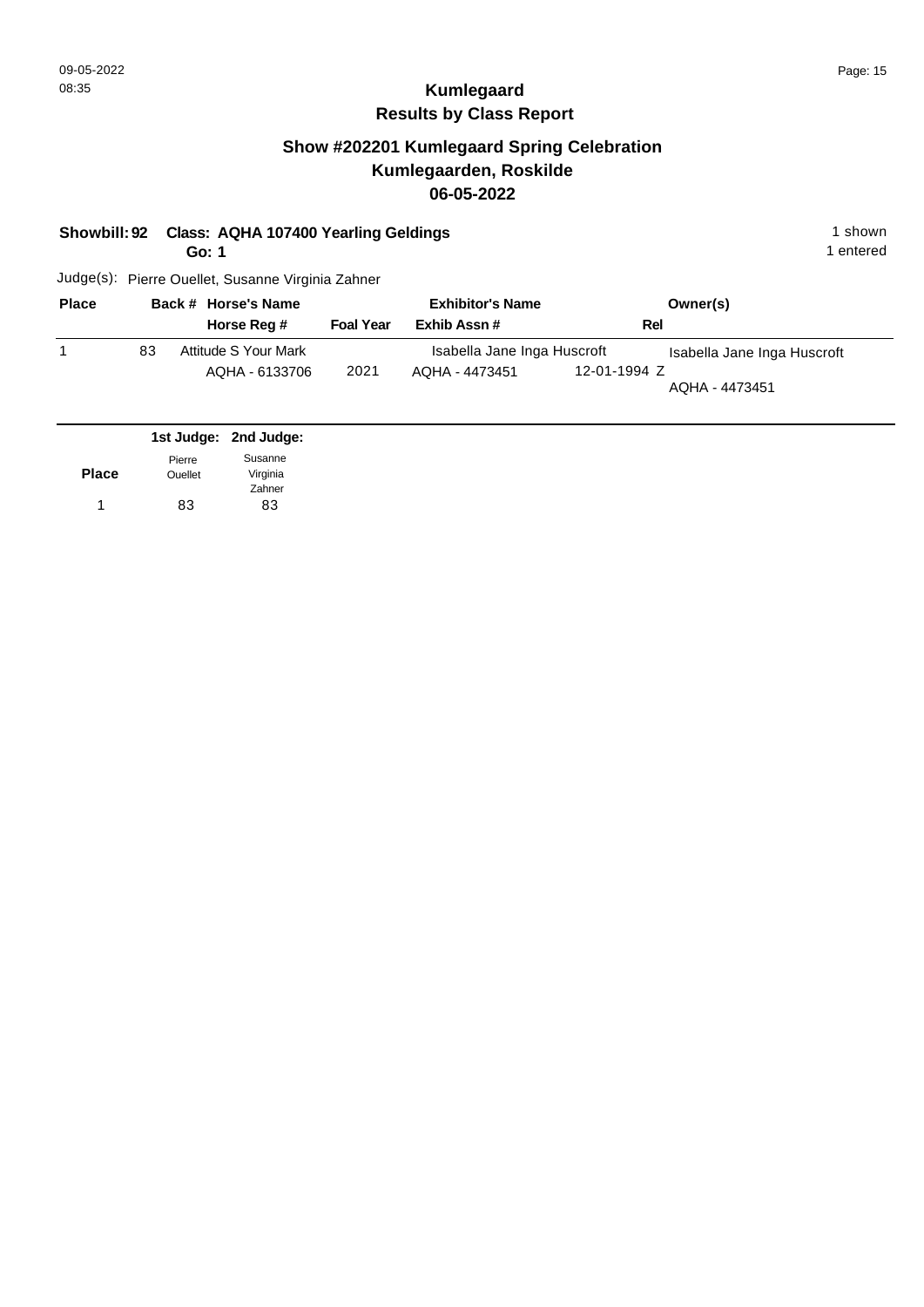3 entered

# **Kumlegaard Results by Class Report**

## **Show #202201 Kumlegaard Spring Celebration Kumlegaarden, Roskilde 06-05-2022**

#### **Showbill: 94 Class: AQHA 107600 Three Yr Old Geldings** 3 shown

**Go: 1**

| <b>Place</b> |    | Back # Horse's Name<br>Horse Reg #  | <b>Foal Year</b> | <b>Exhibitor's Name</b><br>Exhib Assn# | Owner(s)<br>Rel                                     |
|--------------|----|-------------------------------------|------------------|----------------------------------------|-----------------------------------------------------|
|              | 20 | Certainly Not Yet<br>AQHA - 5954198 | 2019             | Louise Ege Heller<br>AQHA - 4458353    | Louise Ege Heller<br>12-06-1977 Z<br>AQHA - 4458353 |
| 2            | 74 | Teslaawiselydream<br>AQHA - 6003945 | 2019             | Kristina Andersen<br>AQHA - 4403238    | Anita Andersen<br>23-06-1983 A<br>AQHA - 3562088    |
| 3            | 34 | Chocobobby<br>AQHA - 6003612        | 2019             | Marissa Dawson Gjuga<br>AQHA - 2912310 | Jannick Magnussen<br>17-07-1986 A<br>AQHA - 3148610 |

|       |                          | 1st Judge: 2nd Judge: |
|-------|--------------------------|-----------------------|
| Place | Pierre<br><b>Ouellet</b> | Susanne<br>Virginia   |
|       |                          | Zahner                |
| 1     | 20                       | 74                    |
| 2     | 34                       | 20                    |
| વ     | 74                       |                       |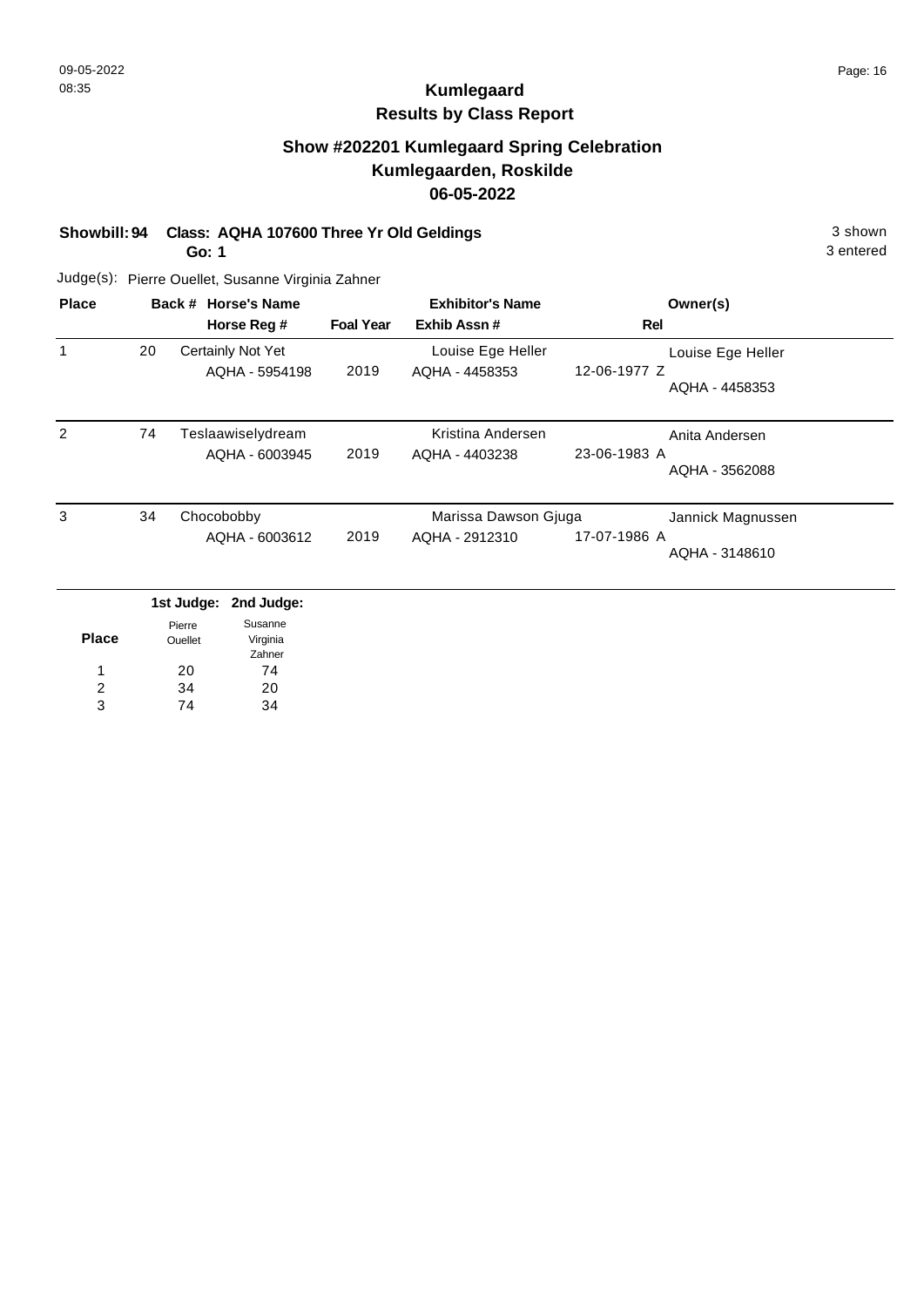## **Show #202201 Kumlegaard Spring Celebration Kumlegaarden, Roskilde 06-05-2022**

**Showbill: 95 Class: AQHA 107700 Aged Geldings** 3 shown

**Go: 1**

4 entered

|                 | Horse Reg #                           | <b>Foal Year</b>    | <b>Exhibitor's Name</b><br>Exhib Assn# | Owner(s)<br>Rel                                   |
|-----------------|---------------------------------------|---------------------|----------------------------------------|---------------------------------------------------|
| 12 <sub>2</sub> | Cowboyz R Hot<br>AQHA - 5730393       | 2016                | Roger Snall<br>AQHA - 2772961          | Catharina Snall<br>10-07-1957 P<br>AQHA - 2682978 |
| 44              | AQHA - 5343066                        | 2010                | Lotte Jensen<br>AQHA - 3356927         | Lotte Jensen<br>23-05-1968 Z<br>AQHA - 3356927    |
| 55              | <b>Hypnotic Kid</b><br>AQHA - 5894572 | 2018                | Kirstine Jensen<br>AQHA - 4311614      | Kirstine Jensen<br>06-09-1977 Z<br>AQHA - 4311614 |
|                 |                                       | Back # Horse's Name | Dressed Like Romeo                     |                                                   |

|       |                          | 1st Judge: 2nd Judge: |
|-------|--------------------------|-----------------------|
| Place | Pierre<br><b>Ouellet</b> | Susanne<br>Virginia   |
|       |                          | Zahner                |
| 1     | 12                       | 12                    |
| 2     | 55                       | 44                    |
| વ     | 14                       | 55                    |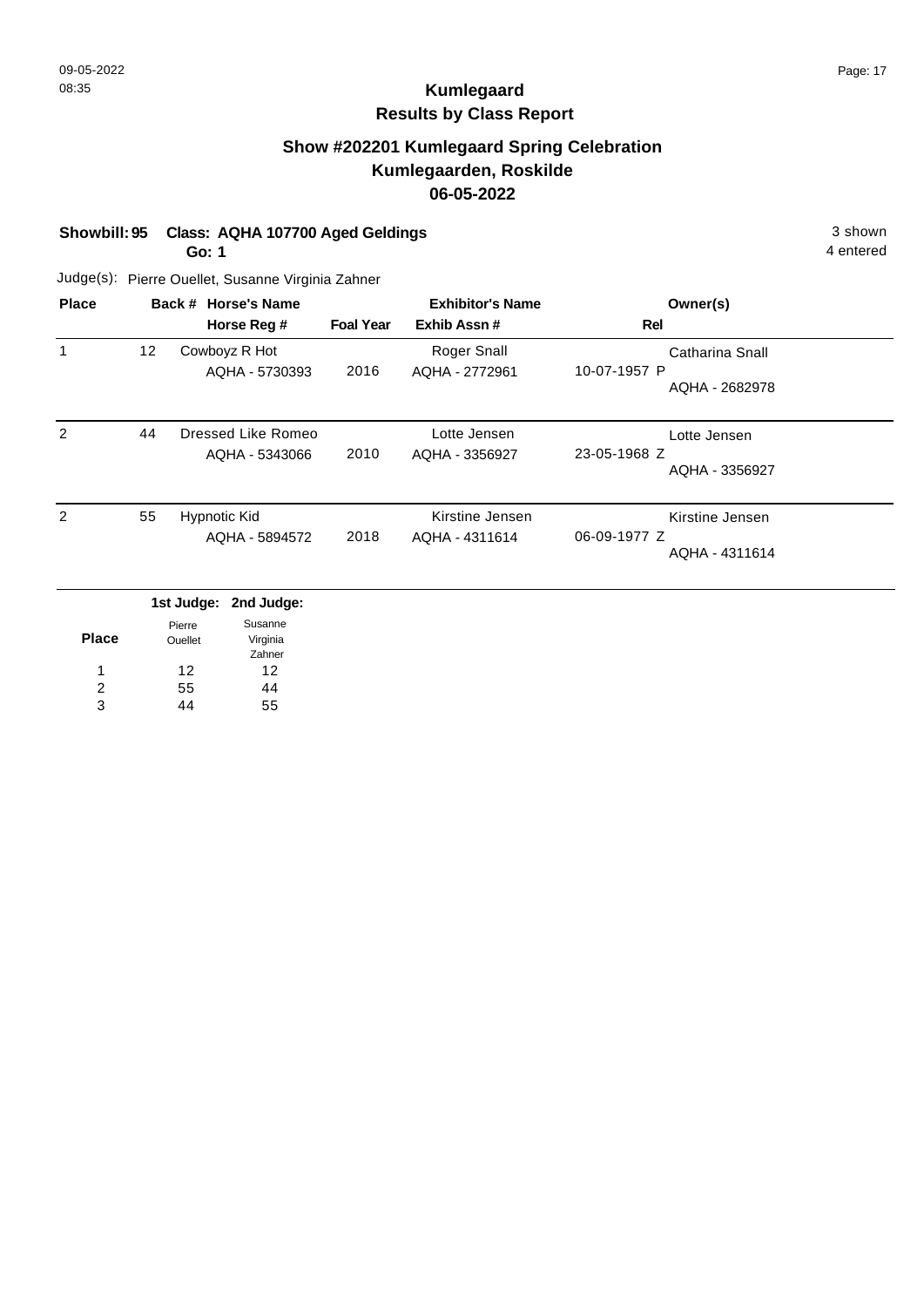4 entered

## **Kumlegaard Results by Class Report**

## **Show #202201 Kumlegaard Spring Celebration Kumlegaarden, Roskilde 06-05-2022**

#### **Showbill: 97 Class: AQHA 101400 Grand Champion Geldings** 4 shown

**Go: 1**

| <b>Place</b> |    | Back # Horse's Name             |                  | <b>Exhibitor's Name</b>       | Owner(s)                                          |
|--------------|----|---------------------------------|------------------|-------------------------------|---------------------------------------------------|
|              |    | Horse Reg #                     | <b>Foal Year</b> | Exhib Assn#                   | Rel                                               |
|              | 12 | Cowboyz R Hot<br>AQHA - 5730393 | 2016             | Roger Snall<br>AQHA - 2772961 | Catharina Snall<br>10-07-1957 P<br>AQHA - 2682978 |

|              |                | 1st Judge: 2nd Judge: |
|--------------|----------------|-----------------------|
|              | Pierre         | Susanne               |
| <b>Place</b> | <b>Ouellet</b> | Virginia              |
|              |                | Zahner                |
| 1            | 12             | 12                    |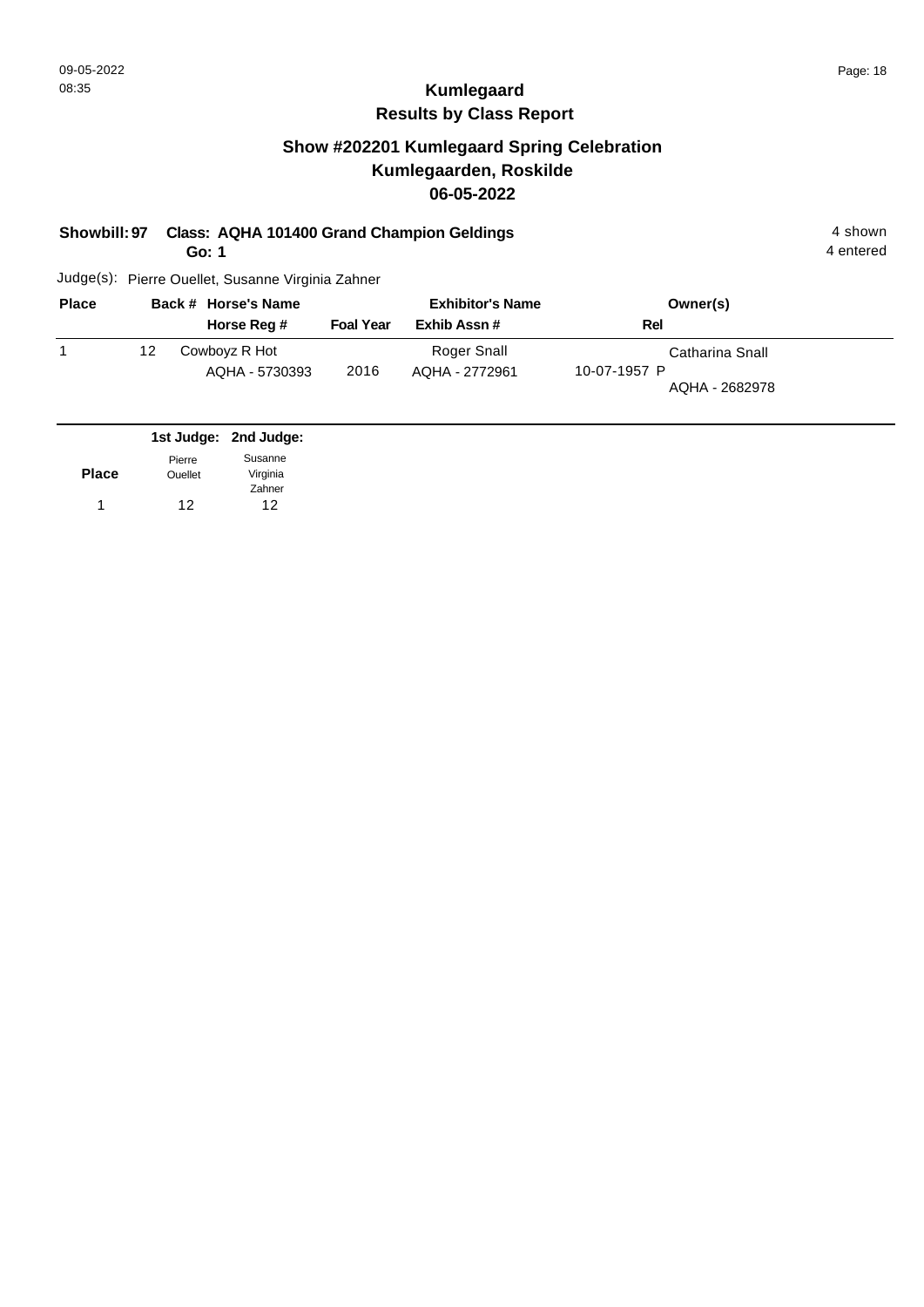### **Show #202201 Kumlegaard Spring Celebration Kumlegaarden, Roskilde 06-05-2022**

**Showbill: 98 Class: AQHA 101500 Reserve Champion Gelding 7 Shown 7 shown** 

**Go: 1**

7 entered

| <b>Place</b> |    | Back # Horse's Name<br>Horse Reg #   | <b>Foal Year</b> | <b>Exhibitor's Name</b><br>Exhib Assn# | Owner(s)<br>Rel                                   |
|--------------|----|--------------------------------------|------------------|----------------------------------------|---------------------------------------------------|
|              | 44 | Dressed Like Romeo<br>AQHA - 5343066 | 2010             | Lotte Jensen<br>AQHA - 3356927         | Lotte Jensen<br>23-05-1968 Z<br>AQHA - 3356927    |
|              | 55 | Hypnotic Kid<br>AQHA - 5894572       | 2018             | Kirstine Jensen<br>AQHA - 4311614      | Kirstine Jensen<br>06-09-1977 Z<br>AQHA - 4311614 |
|              |    | 1st Judge: 2nd Judge:                |                  |                                        |                                                   |

| <b>Place</b> | Pierre<br><b>Ouellet</b> | Susanne<br>Virginia |
|--------------|--------------------------|---------------------|
|              |                          | Zahner              |
|              | 55                       | 44                  |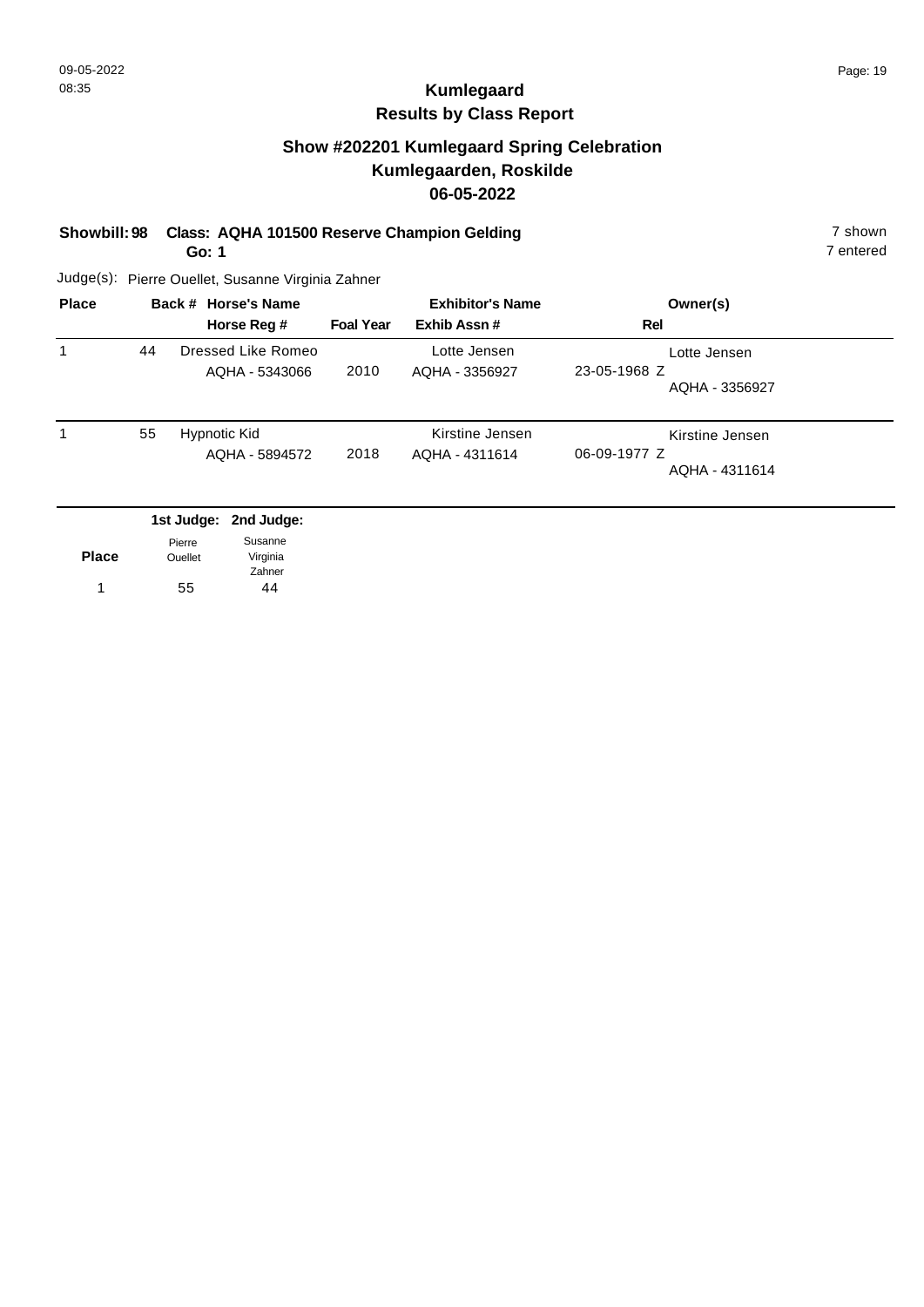### **Show #202201 Kumlegaard Spring Celebration Kumlegaarden, Roskilde 06-05-2022**

#### **Showbill: 99 Class: AQHA 207400 Amt Yearling Geldings** 1 Shown 1 shown

**Go: 1**

1 entered

| <b>Place</b> |    | Back # Horse's Name  | <b>Exhibitor's Name</b> |                             |              | Owner(s)                    |  |
|--------------|----|----------------------|-------------------------|-----------------------------|--------------|-----------------------------|--|
|              |    | Horse Reg #          | <b>Foal Year</b>        | Exhib Assn #                | Rel          |                             |  |
|              | 83 | Attitude S Your Mark |                         | Isabella Jane Inga Huscroft |              | Isabella Jane Inga Huscroft |  |
|              |    | AQHA - 6133706       | 2021                    | AQHA - 4473451              | 12-01-1994 Z | AQHA - 4473451              |  |

|                | 1st Judge: 2nd Judge: |
|----------------|-----------------------|
| Pierre         | Susanne               |
| <b>Ouellet</b> | Virginia              |
|                | Zahner                |
| 83             | 83                    |
|                |                       |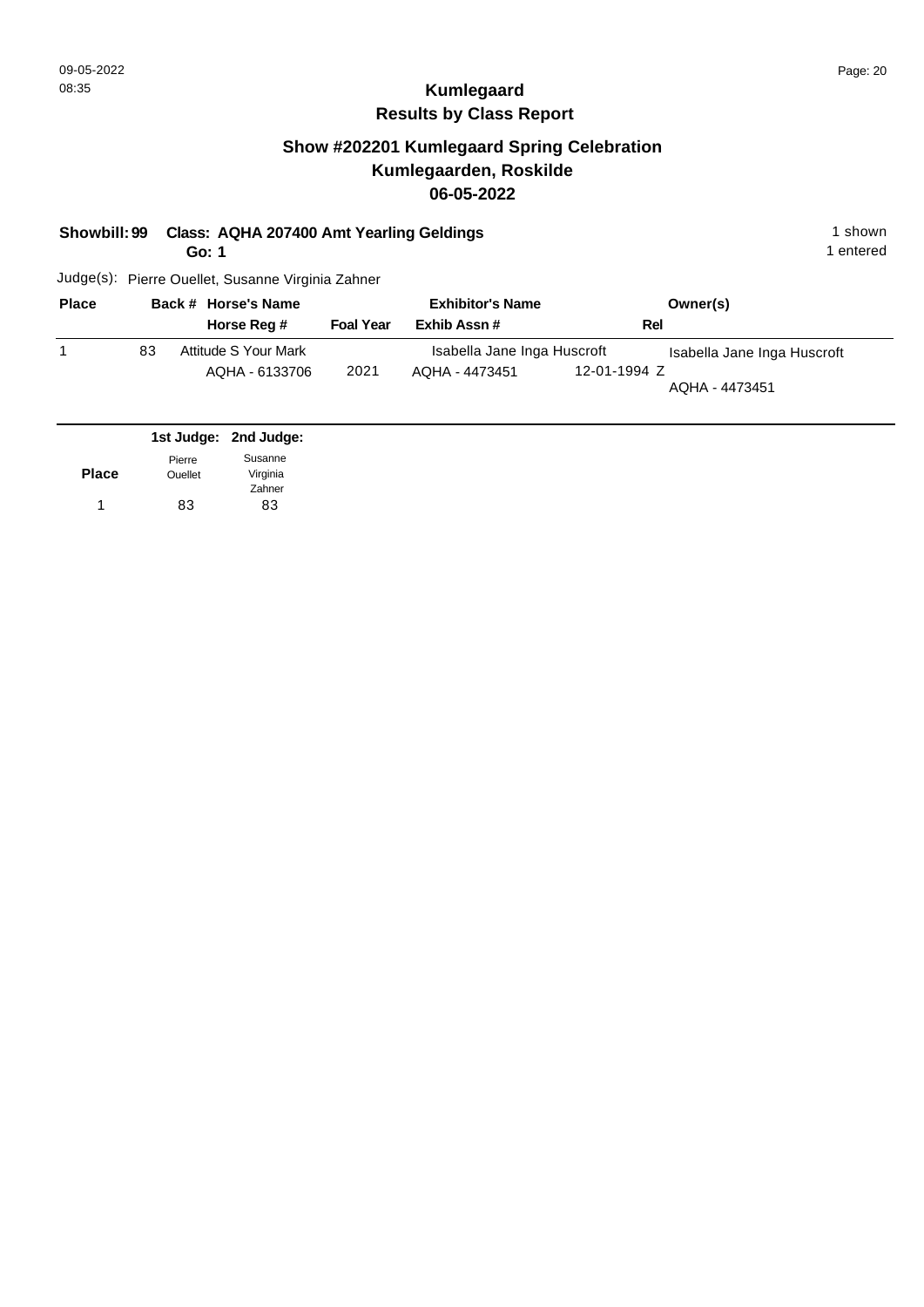3 entered

# **Kumlegaard Results by Class Report**

## **Show #202201 Kumlegaard Spring Celebration Kumlegaarden, Roskilde 06-05-2022**

**Showbill: 101 Class: AQHA 207600 Amt Three Yr Old Geldings** 3 Shown 3 shown

**Go: 1**

| <b>Place</b> |    | Back # Horse's Name<br>Horse Reg #  | <b>Foal Year</b> | <b>Exhibitor's Name</b><br>Exhib Assn# | Owner(s)<br>Rel                                     |
|--------------|----|-------------------------------------|------------------|----------------------------------------|-----------------------------------------------------|
|              | 20 | Certainly Not Yet<br>AQHA - 5954198 | 2019             | Louise Ege Heller<br>AQHA - 4458353    | Louise Ege Heller<br>12-06-1977 Z<br>AQHA - 4458353 |
|              | 34 | Chocobobby<br>AQHA - 6003612        | 2019             | Marissa Dawson Gjuga<br>AQHA - 2912310 | Jannick Magnussen<br>17-07-1986 A<br>AQHA - 3148610 |
|              | 74 | Teslaawiselydream<br>AQHA - 6003945 | 2019             | Kristina Andersen<br>AQHA - 4403238    | Anita Andersen<br>23-06-1983 A<br>AQHA - 3562088    |

|       |                          | 1st Judge: 2nd Judge: |
|-------|--------------------------|-----------------------|
| Place | Pierre<br><b>Ouellet</b> | Susanne<br>Virginia   |
|       |                          | Zahner                |
| 1     | 34                       | 74                    |
| 2     | 20                       | 20                    |
| з     | 74                       | 34                    |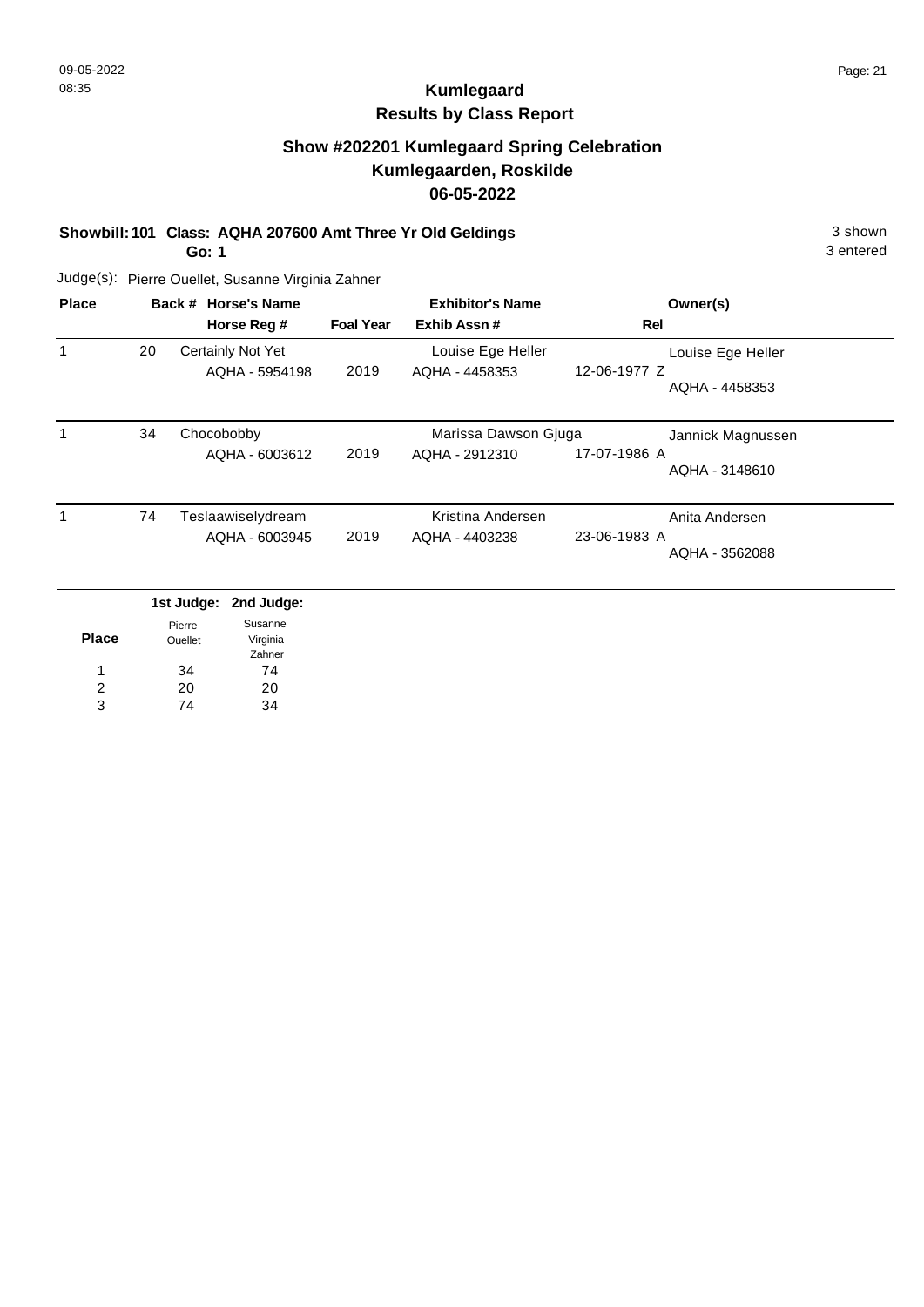## **Show #202201 Kumlegaard Spring Celebration Kumlegaarden, Roskilde 06-05-2022**

#### **Showbill: 102 Class: AQHA 207700 Amt Aged Geldings** 3 shown

**Go: 1**

4 entered

| <b>Place</b> |    | <b>Horse's Name</b><br>Back #<br>Horse Reg # | <b>Foal Year</b> | <b>Exhibitor's Name</b><br>Exhib Assn# | Owner(s)<br>Rel                                   |
|--------------|----|----------------------------------------------|------------------|----------------------------------------|---------------------------------------------------|
|              | 12 | Cowboyz R Hot<br>AQHA - 5730393              | 2016             | Roger Snall<br>AQHA - 2772961          | Catharina Snall<br>10-07-1957 P<br>AQHA - 2682978 |
| 2            | 44 | Dressed Like Romeo<br>AQHA - 5343066         | 2010             | Lotte Jensen<br>AQHA - 3356927         | Lotte Jensen<br>23-05-1968 Z<br>AQHA - 3356927    |
| 2            | 55 | Hypnotic Kid<br>AQHA - 5894572               | 2018             | Kirstine Jensen<br>AQHA - 4311614      | Kirstine Jensen<br>06-09-1977 Z<br>AQHA - 4311614 |

|       |                          | 1st Judge: 2nd Judge: |
|-------|--------------------------|-----------------------|
| Place | Pierre<br><b>Ouellet</b> | Susanne<br>Virginia   |
|       |                          | Zahner                |
| 1     | 12                       | 12                    |
| 2     | 55                       | 44                    |
| વ     | 14                       | 55                    |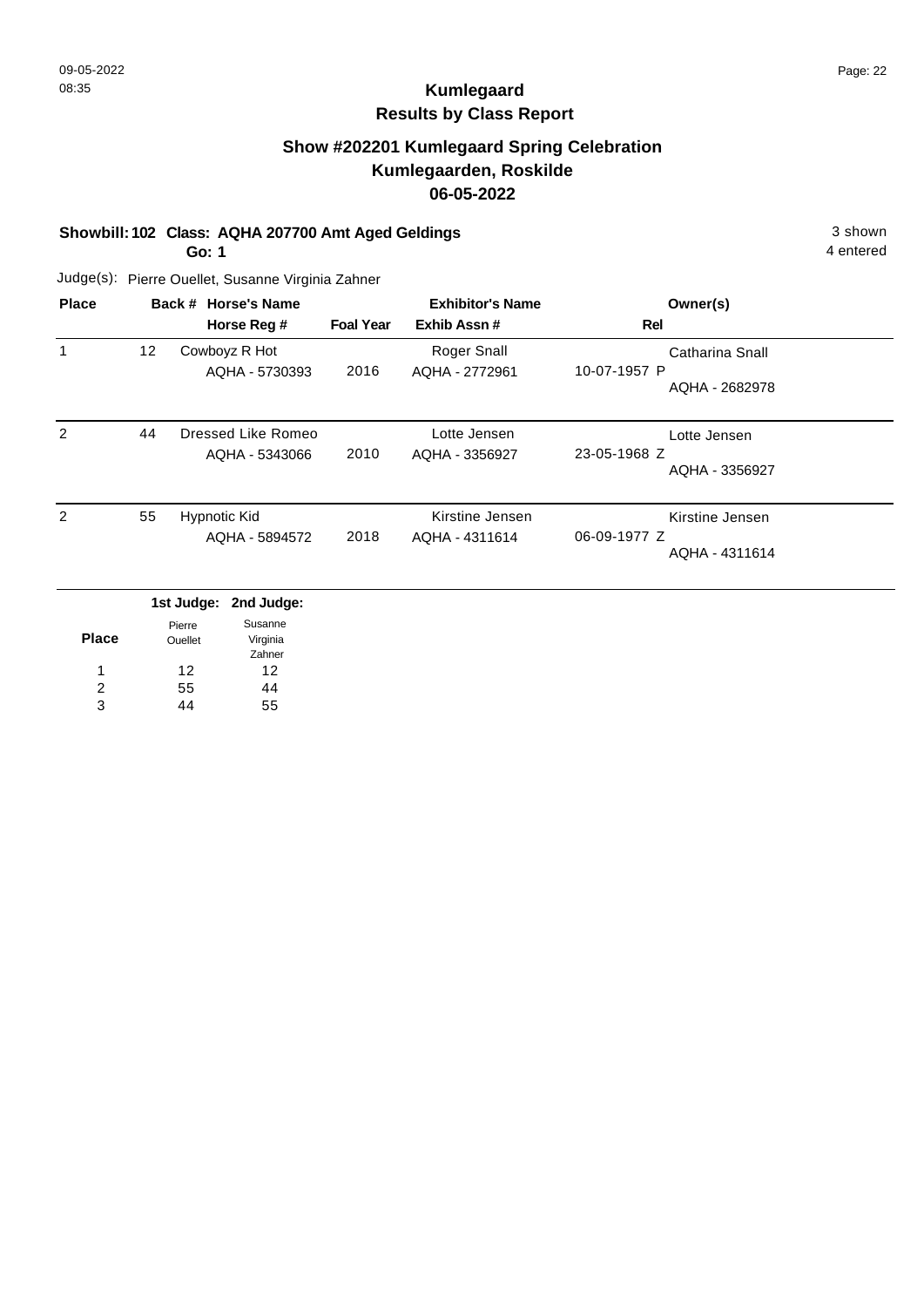## **Show #202201 Kumlegaard Spring Celebration Kumlegaarden, Roskilde 06-05-2022**

#### **Showbill: 104 Class: AQHA 201400 Amt Grand Champion Gelding** 5 shown

**Go: 1**

5 entered

| <b>Place</b> |    | Back # Horse's Name             | <b>Exhibitor's Name</b> |                               | Owner(s)                                          |
|--------------|----|---------------------------------|-------------------------|-------------------------------|---------------------------------------------------|
|              |    | Horse Reg #                     | <b>Foal Year</b>        | Exhib Assn#                   | Rel                                               |
|              | 12 | Cowboyz R Hot<br>AQHA - 5730393 | 2016                    | Roger Snall<br>AQHA - 2772961 | Catharina Snall<br>10-07-1957 P<br>AQHA - 2682978 |

|              |                | 1st Judge: 2nd Judge: |
|--------------|----------------|-----------------------|
|              | Pierre         | Susanne               |
| <b>Place</b> | <b>Ouellet</b> | Virginia              |
|              |                | Zahner                |
|              | 12             | 12                    |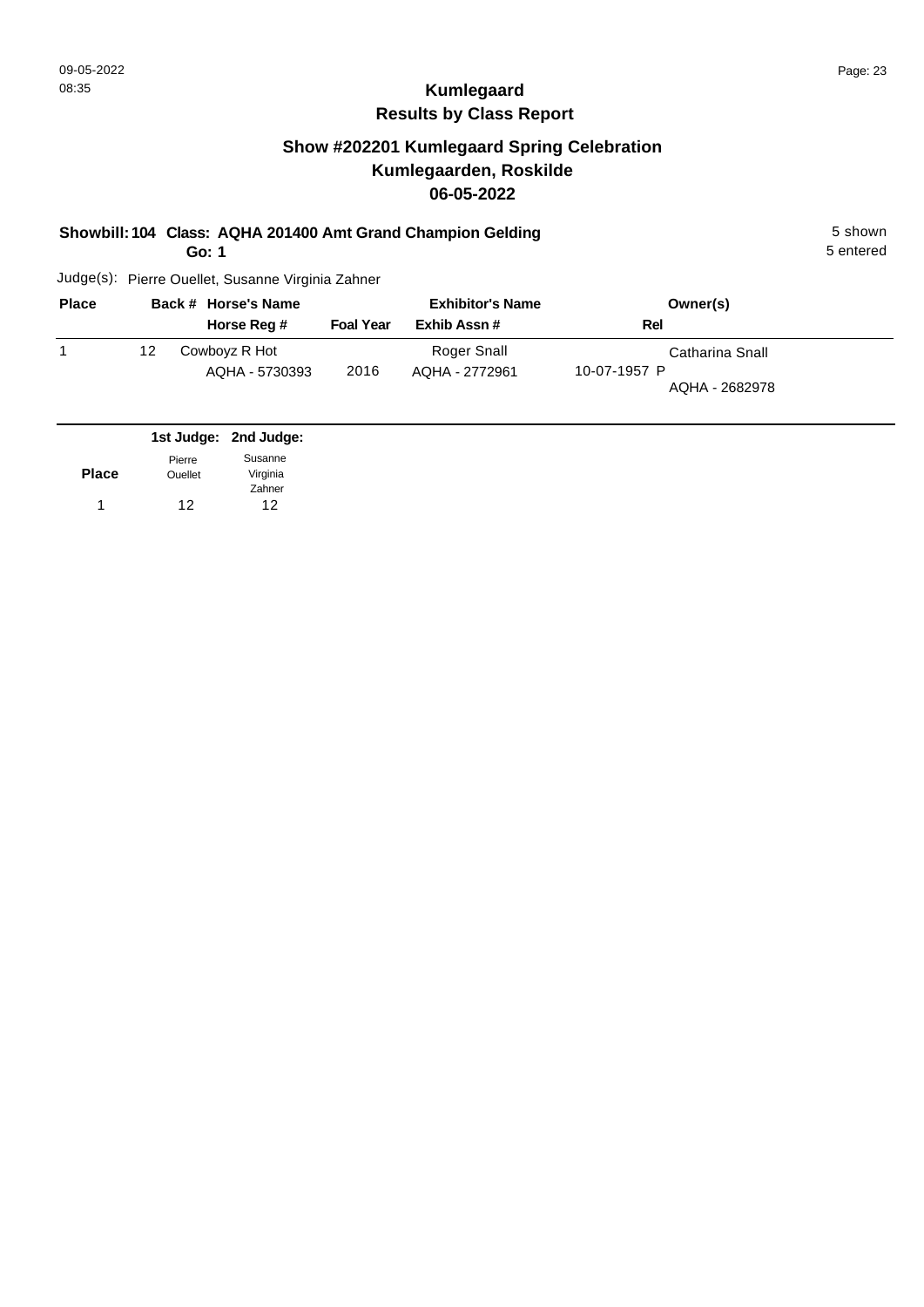## **Show #202201 Kumlegaard Spring Celebration Kumlegaarden, Roskilde 06-05-2022**

**Showbill: 105 Class: AQHA 201500 Amt Reserve Champion Gelding** 7 Shown 7 shown

**Go: 1**

7 entered

| <b>Place</b> |    | Back # Horse's Name<br>Horse Reg #   | <b>Foal Year</b> | <b>Exhibitor's Name</b><br>Exhib Assn# | Owner(s)<br>Rel                                   |
|--------------|----|--------------------------------------|------------------|----------------------------------------|---------------------------------------------------|
|              | 44 | Dressed Like Romeo<br>AQHA - 5343066 | 2010             | Lotte Jensen<br>AQHA - 3356927         | Lotte Jensen<br>23-05-1968 Z<br>AQHA - 3356927    |
|              | 55 | Hypnotic Kid<br>AQHA - 5894572       | 2018             | Kirstine Jensen<br>AQHA - 4311614      | Kirstine Jensen<br>06-09-1977 Z<br>AQHA - 4311614 |
|              |    | 1st Judge: 2nd Judge:                |                  |                                        |                                                   |

| <b>Place</b> | Pierre<br><b>Ouellet</b> | Susanne<br>Virginia |
|--------------|--------------------------|---------------------|
|              |                          | Zahner              |
| 1            | 55                       | 44                  |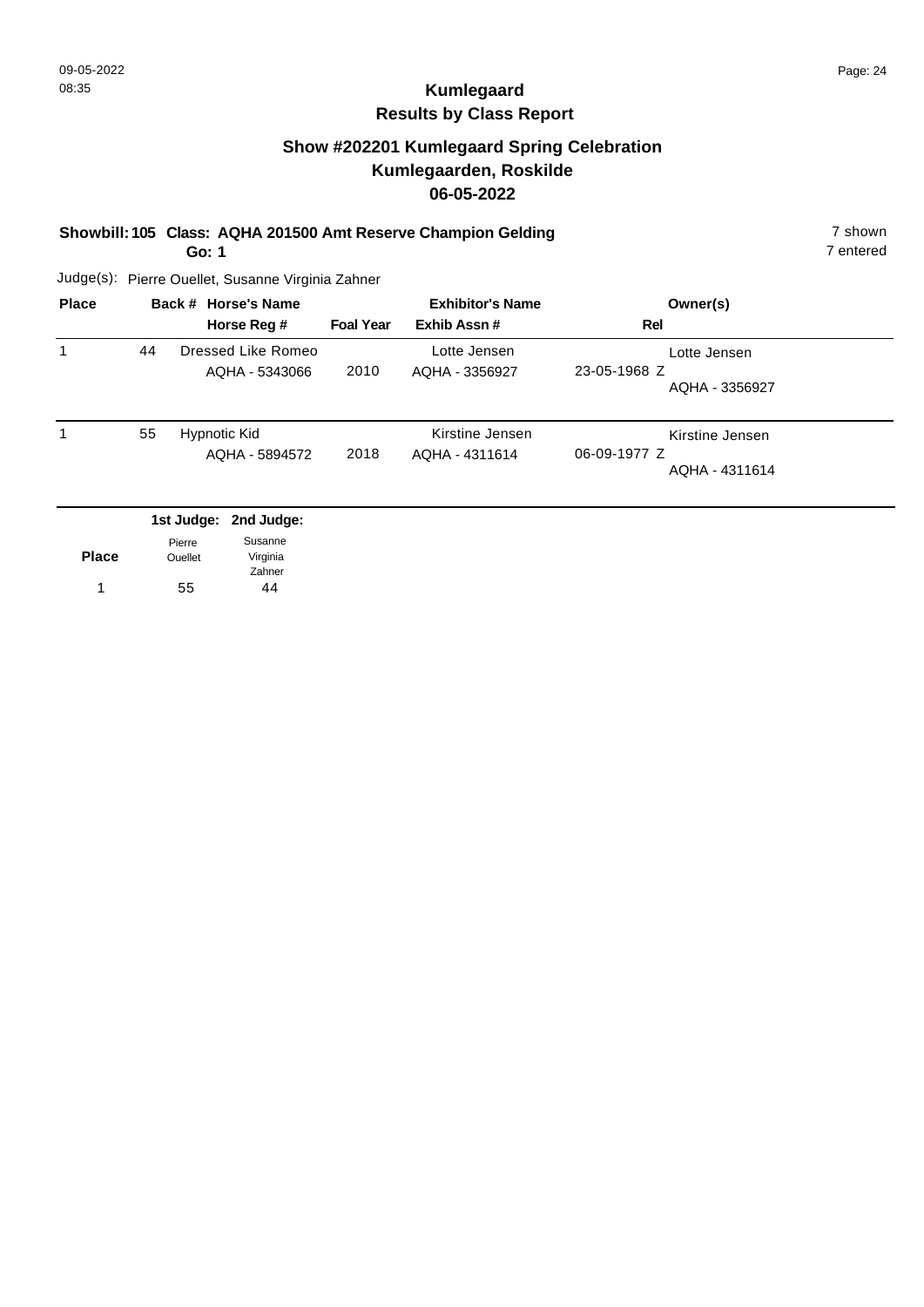### **Show #202201 Kumlegaard Spring Celebration Kumlegaarden, Roskilde 06-05-2022**

#### **Showbill: 133 Class: AQHA 103100 Yearling Stallions** 1 Shown 1 shown

**Go: 1**

1 entered

| <b>Place</b> |    | Back # Horse's Name                          |                  | <b>Exhibitor's Name</b>             | Owner(s)                                            |  |
|--------------|----|----------------------------------------------|------------------|-------------------------------------|-----------------------------------------------------|--|
|              |    | Horse Reg #                                  | <b>Foal Year</b> | Exhib Assn#                         | Rel                                                 |  |
|              | 43 | <b>Hold Your Haystacks</b><br>AQHA - 6004527 | 2021             | Sarah Krusoe Bach<br>AQHA - 3581784 | Sarah Krusoe Bach<br>27-06-1990 Z<br>AQHA - 3581784 |  |

|              |                | 1st Judge: 2nd Judge: |
|--------------|----------------|-----------------------|
|              | Pierre         | Susanne               |
| <b>Place</b> | <b>Ouellet</b> | Virginia              |
|              |                | Zahner                |
| 1            | 43             | 43                    |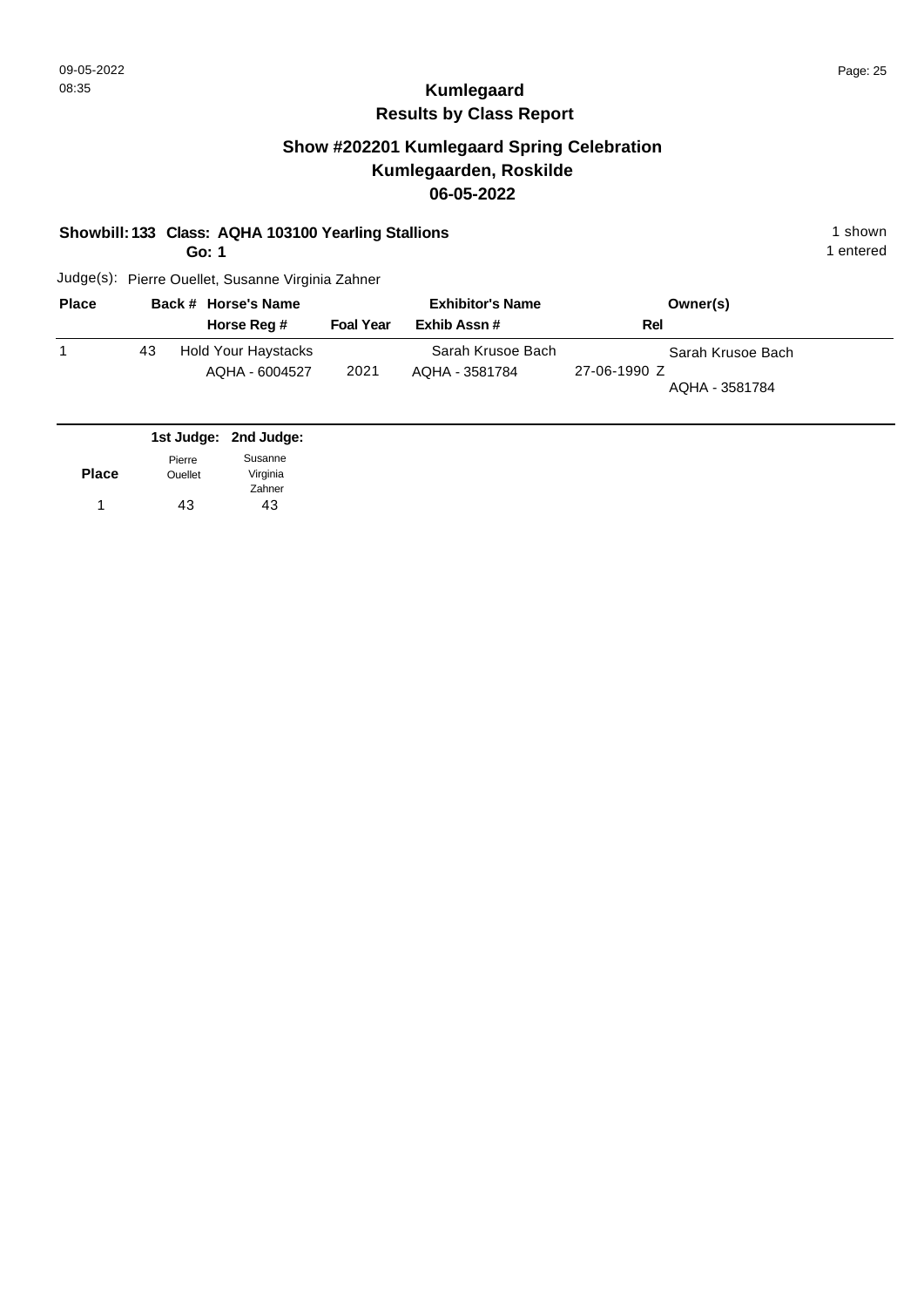### **Show #202201 Kumlegaard Spring Celebration Kumlegaarden, Roskilde 06-05-2022**

**Showbill: 137 Class: AQHA 173000 Performance Halter Stallions** 1 Shown 1 shown

**Go: 1**

1 entered

| <b>Place</b> | Back # Horse's Name                   |                  | <b>Exhibitor's Name</b>                         | Owner(s)                                        |
|--------------|---------------------------------------|------------------|-------------------------------------------------|-------------------------------------------------|
|              | Horse Reg #                           | <b>Foal Year</b> | Exhib Assn#                                     | Rel                                             |
|              | Coolest Krymsun Yet<br>AQHA - 5837175 | 2017             | Natasha Kronil Haukrog Moller<br>AQHA - 3771507 | Natasha Kronil Haukrog Moller<br>AQHA - 3771507 |

|              |                | 1st Judge: 2nd Judge: |
|--------------|----------------|-----------------------|
|              | Pierre         | Susanne               |
| <b>Place</b> | <b>Ouellet</b> | Virginia              |
|              |                | Zahner                |
|              |                |                       |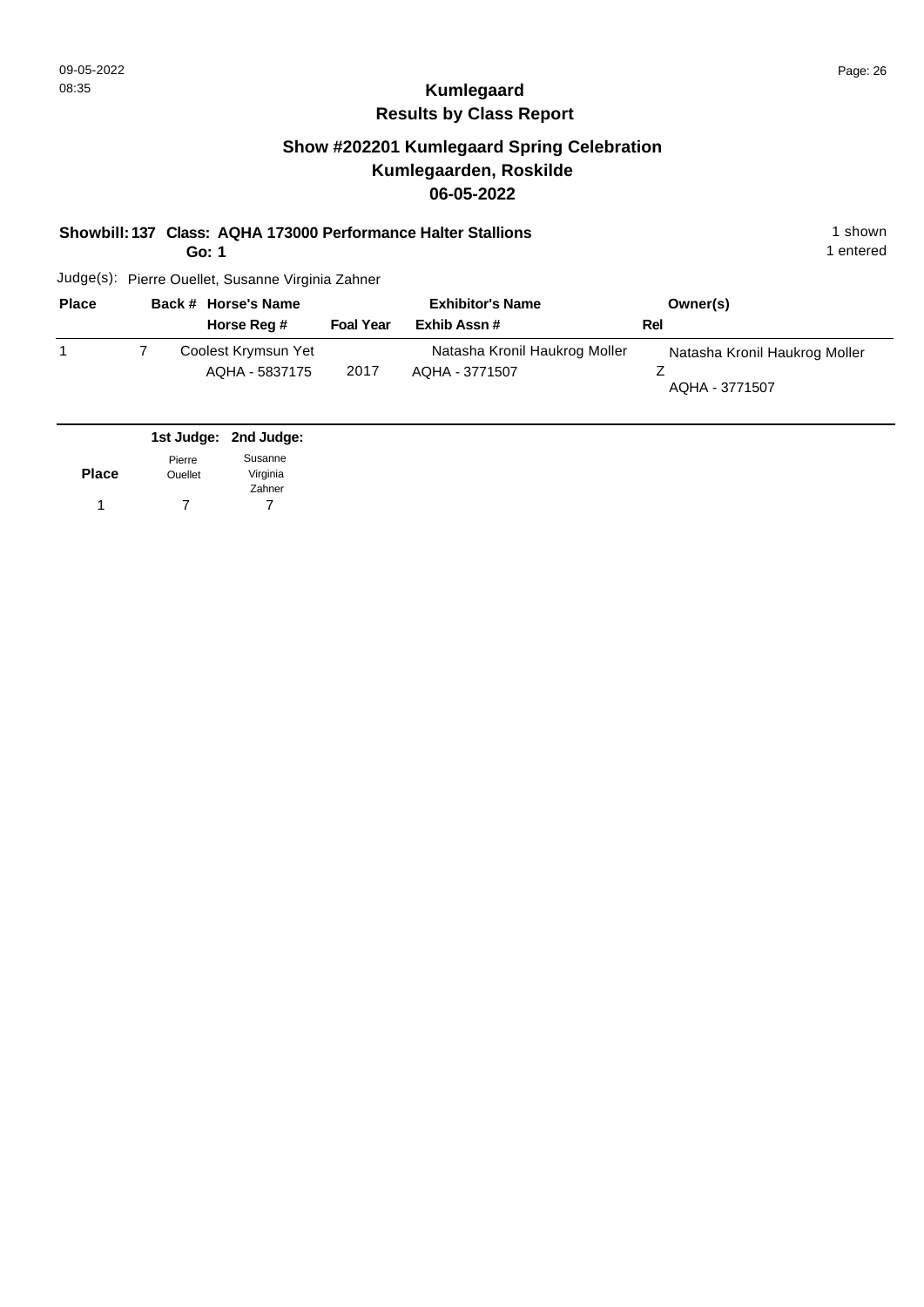### **Show #202201 Kumlegaard Spring Celebration Kumlegaarden, Roskilde 06-05-2022**

#### **Showbill: 140 Class: AQHA 203100 Amt Yearling Stallions** 1 Shown 1 shown

**Go: 1**

1 entered

| <b>Place</b> |    | Back # Horse's Name                   |                  | <b>Exhibitor's Name</b>             | Owner(s)                                            |  |
|--------------|----|---------------------------------------|------------------|-------------------------------------|-----------------------------------------------------|--|
|              |    | Horse Reg #                           | <b>Foal Year</b> | Exhib Assn#                         | Rel                                                 |  |
|              | 43 | Hold Your Haystacks<br>AQHA - 6004527 | 2021             | Sarah Krusoe Bach<br>AQHA - 3581784 | Sarah Krusoe Bach<br>27-06-1990 Z<br>AQHA - 3581784 |  |

|                | 1st Judge: 2nd Judge: |
|----------------|-----------------------|
| Pierre         | Susanne               |
| <b>Ouellet</b> | Virginia              |
|                | Zahner                |
| 43             | 43                    |
|                |                       |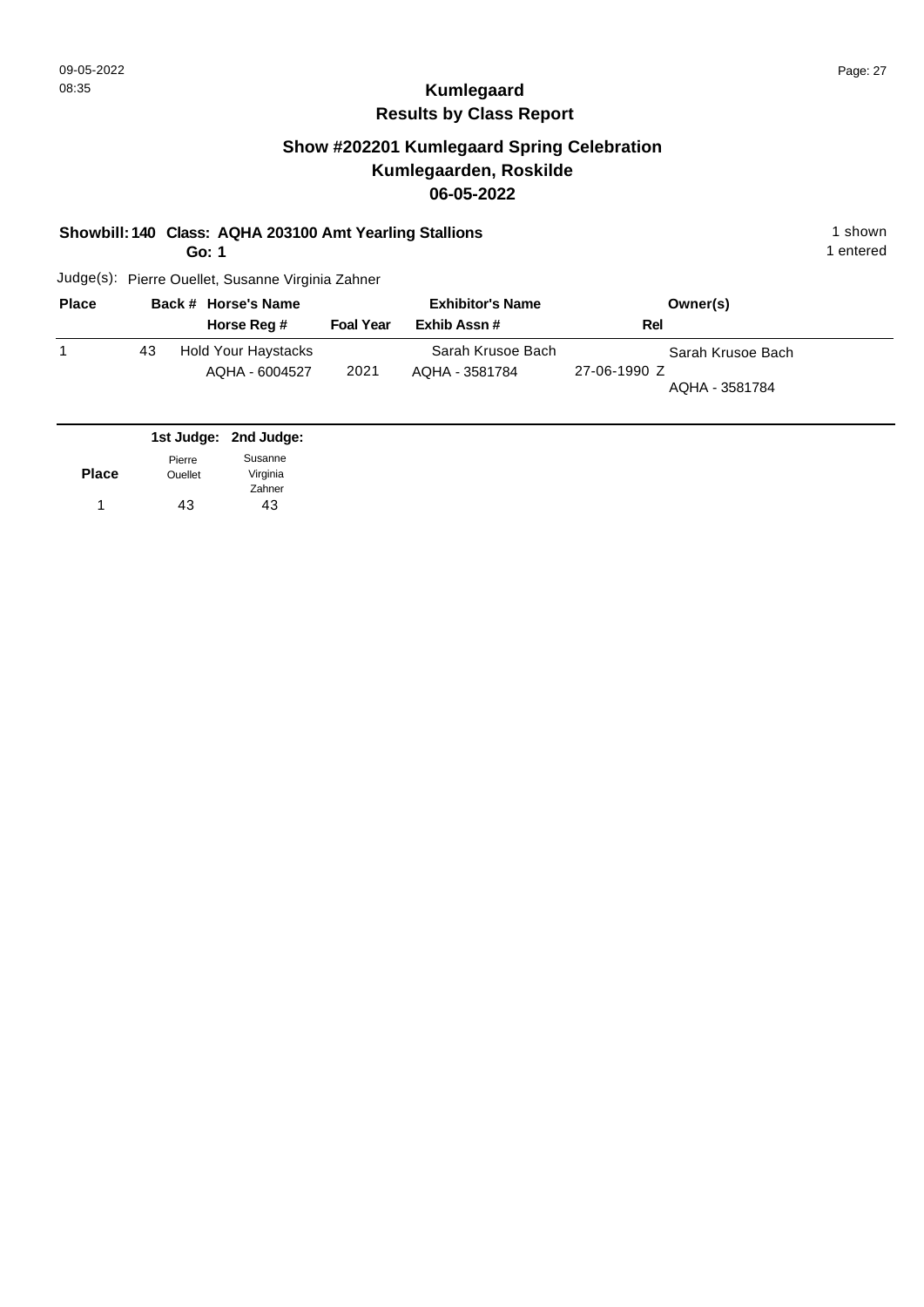### **Show #202201 Kumlegaard Spring Celebration Kumlegaarden, Roskilde 06-05-2022**

|  | Showbill: 174 Class: AQHA 438000 Youth Trail | 1 shown |
|--|----------------------------------------------|---------|
|--|----------------------------------------------|---------|

**Go: 1**

1 entered

| <b>Place</b> |    | Back # Horse's Name                        |                  | <b>Exhibitor's Name</b>      |                  |     | Owner(s)                     |
|--------------|----|--------------------------------------------|------------------|------------------------------|------------------|-----|------------------------------|
|              |    | Horse Reg #                                | <b>Foal Year</b> | Exhib Assn#                  | <b>Birthdate</b> | Rel |                              |
|              | 69 | <b>Riettas Starlight</b><br>AQHA - 5719625 | 2012             | Ella Ohlen<br>AQHA - 4235471 | 28-06-2004 Z     |     | Ella Ohlen<br>AQHA - 4235471 |

|              |                | 1st Judge: 2nd Judge: |
|--------------|----------------|-----------------------|
|              | Pierre         | Susanne               |
| <b>Place</b> | <b>Ouellet</b> | Virginia              |
|              |                | Zahner                |
| 1            | 69             | 69                    |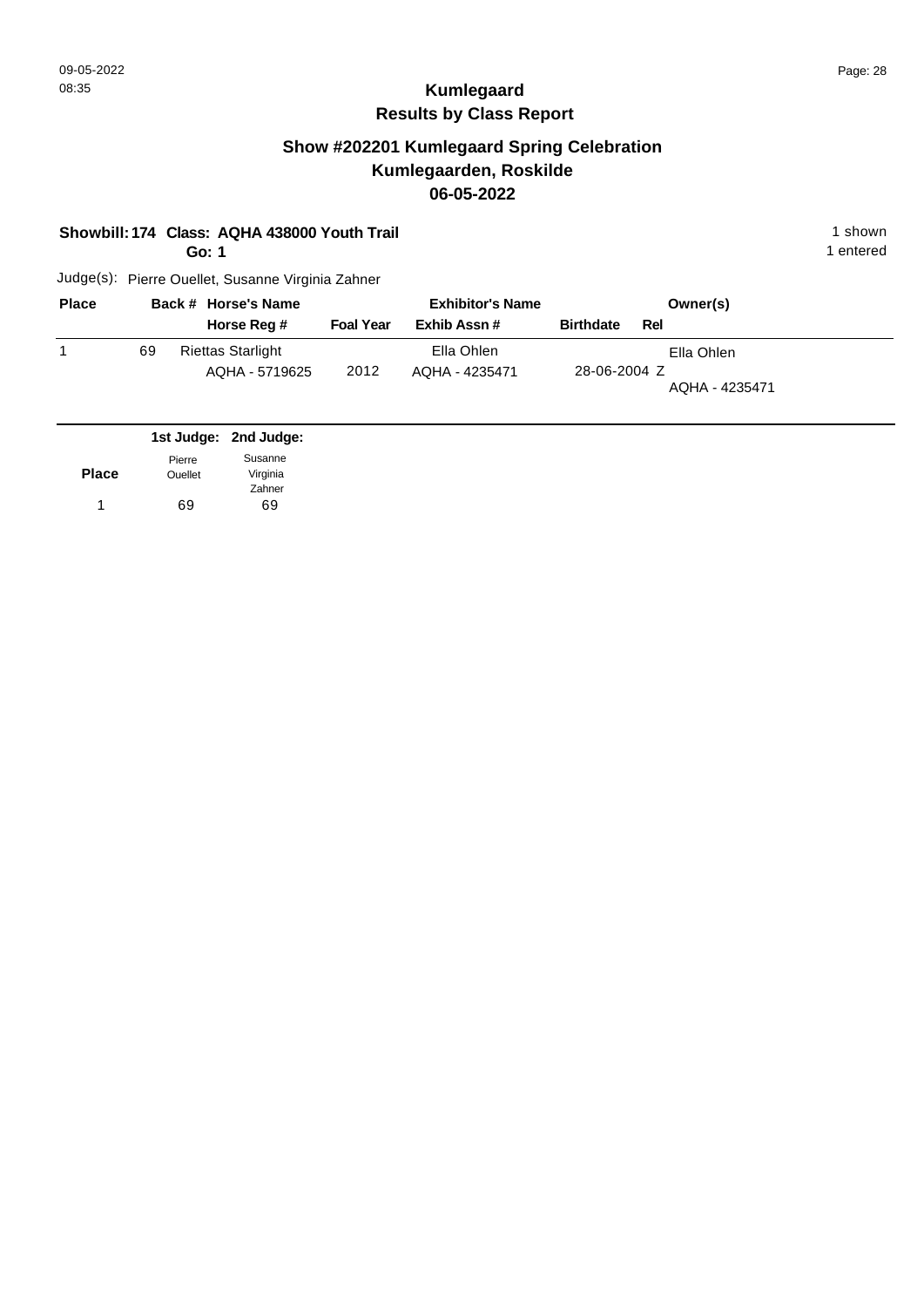### **Show #202201 Kumlegaard Spring Celebration Kumlegaarden, Roskilde 06-05-2022**

**Showbill: 177 Class: AQHA 138004 L1 Trail** 3 shown

**Go: 1**

3 entered

| <b>Place</b> |    | Back # Horse's Name<br>Horse Reg #         | <b>Foal Year</b> | <b>Exhibitor's Name</b><br>Exhib Assn#          | Owner(s)<br>Rel                                      |
|--------------|----|--------------------------------------------|------------------|-------------------------------------------------|------------------------------------------------------|
| 1            | 7  | Coolest Krymsun Yet<br>AQHA - 5837175      | 2017             | Natasha Kronil Haukrog Moller<br>AQHA - 3771507 | Natasha Kronil Haukrog Moller<br>Ζ<br>AQHA - 3771507 |
| 2            | 69 | <b>Riettas Starlight</b><br>AQHA - 5719625 | 2012             | Ella Ohlen<br>AQHA - 4235471                    | Ella Ohlen<br>28-06-2004 Z<br>AQHA - 4235471         |
| 3            | 35 | RML Dunit In The Sun<br>AQHA - 5013885     | 2007             | Karin Johansson<br>AQHA - 3445562               | Karin Johansson<br>23-09-1965 Z<br>AQHA - 3445562    |

|       |                          | 1st Judge: 2nd Judge: |
|-------|--------------------------|-----------------------|
| Place | Pierre<br><b>Ouellet</b> | Susanne<br>Virginia   |
|       |                          | Zahner                |
|       |                          |                       |
| 2     | 69                       | 69                    |
| ર     | 35                       | 35                    |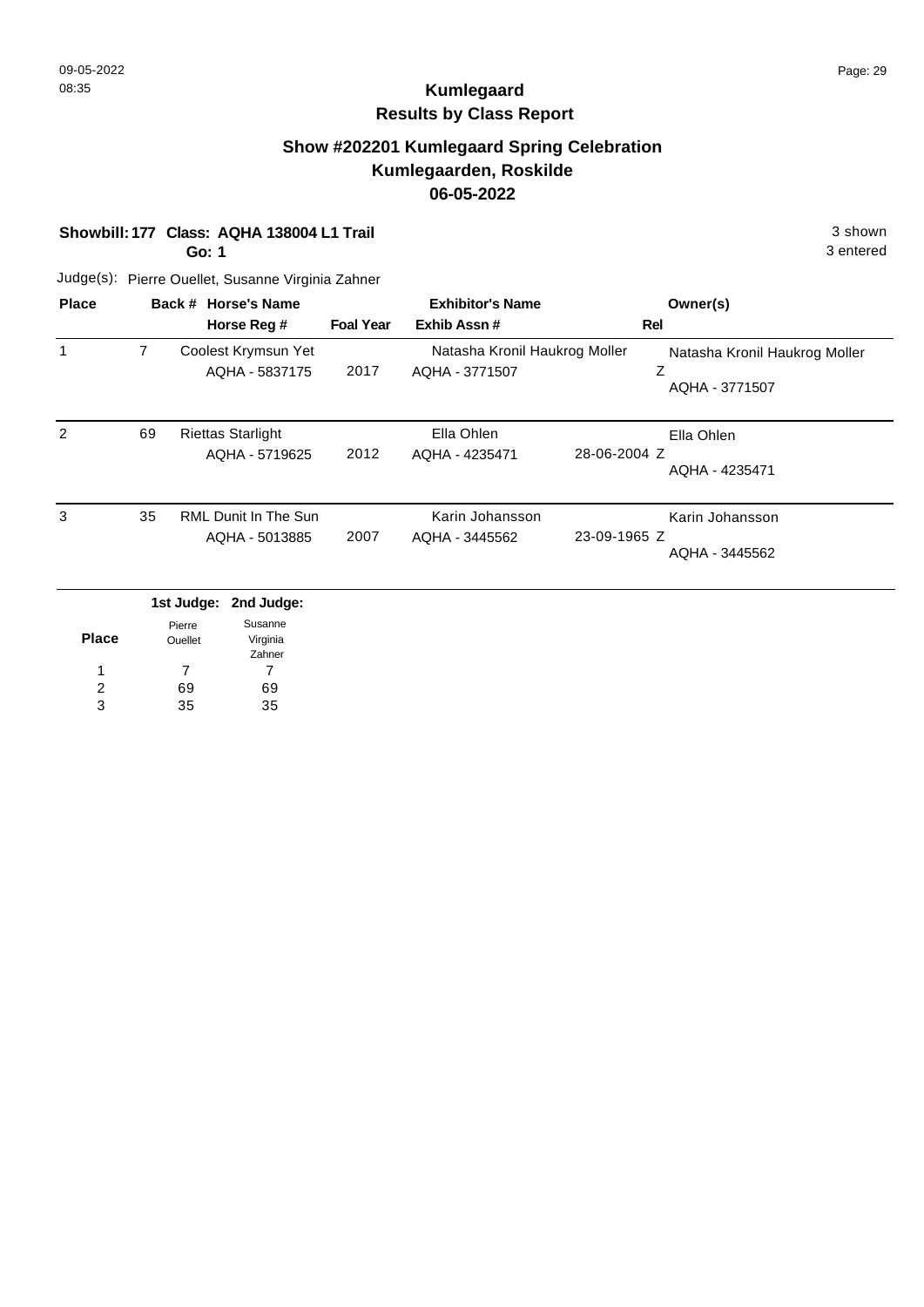### **Show #202201 Kumlegaard Spring Celebration Kumlegaarden, Roskilde 06-05-2022**

#### **Showbill: 185 Class: AQHA 234000 Amt Reining** 2 shown

**Go: 1**

2 entered

| <b>Place</b> |    | Back # Horse's Name  |                  | <b>Exhibitor's Name</b>     |              | Owner(s)                    |
|--------------|----|----------------------|------------------|-----------------------------|--------------|-----------------------------|
|              |    | Horse Reg #          | <b>Foal Year</b> | Exhib Assn#                 |              | Rel                         |
|              | 75 | Ha Yellow Emperor    |                  | Pernille Bendix Christensen |              | Pernille Bendix Christensen |
|              |    | AQHA - 5646222       | 2014             | AQHA - 2603902              | 25-06-1968 Z | AQHA - 2603902              |
| 2            | 27 | <b>RVF Dream CKJ</b> |                  | Zenia W Baekby              |              | Zenia W Baekby              |
|              |    | AQHA - 5307127       | 2010             | AQHA - 4035637              | 29-12-1968 Z | AQHA - 4035637              |

|              | Pierre         | Susanne  |
|--------------|----------------|----------|
| Place/Back # | <b>Ouellet</b> | Virginia |
|              |                | Zahner   |
| 1/75         | 66,000         | 67,500   |
| 2/27         | 62,000         | 60,000   |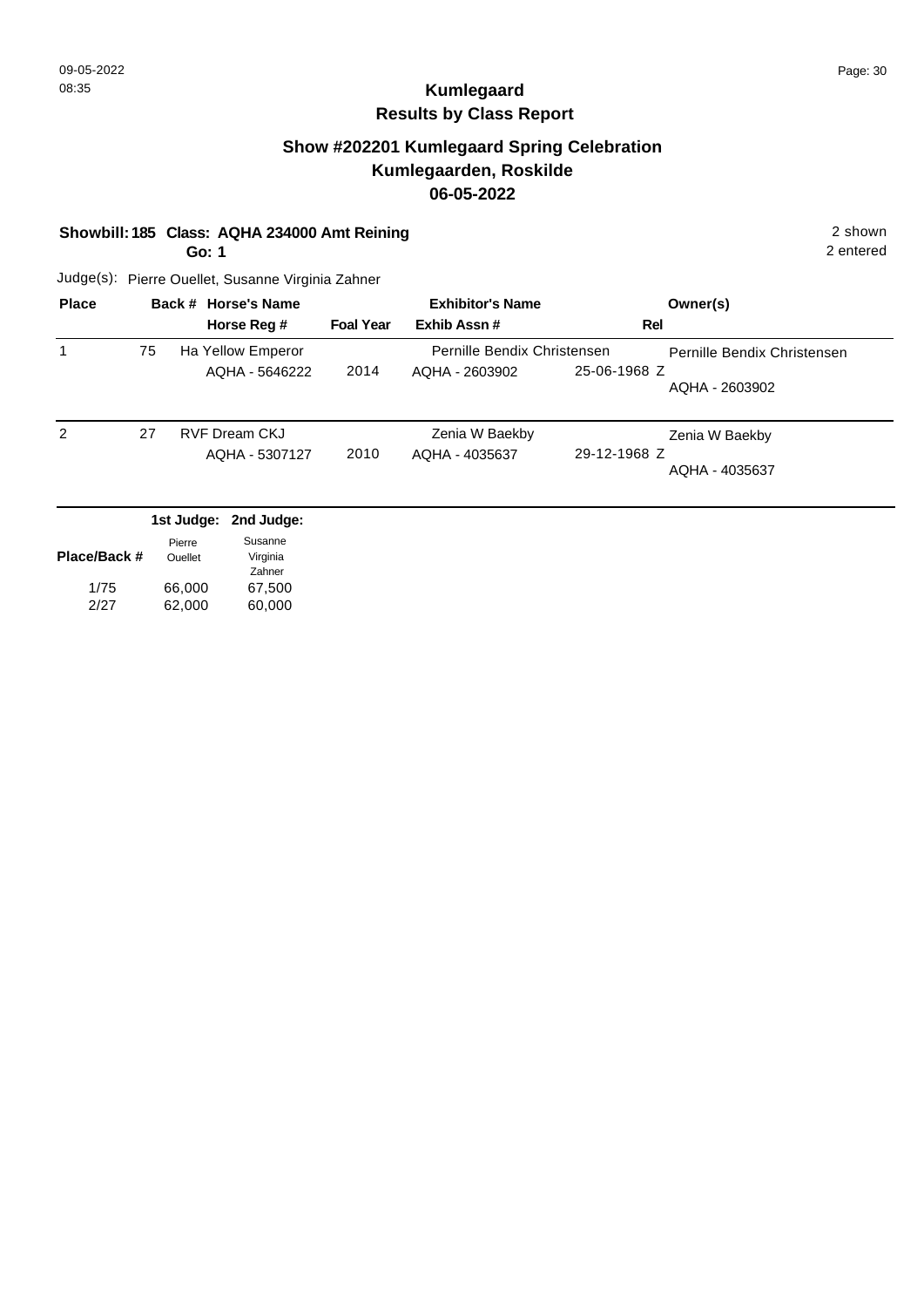### **Show #202201 Kumlegaard Spring Celebration Kumlegaarden, Roskilde 06-05-2022**

#### **Showbill: 192 Class: AQHA 142004 L1 Western Pleasure** 2 shown

**Go: 1**

2 entered

| <b>Place</b>   |    | Back # Horse's Name<br>Horse Reg #   | <b>Foal Year</b> | <b>Exhibitor's Name</b><br>Exhib Assn# | Owner(s)<br>Rel                                |
|----------------|----|--------------------------------------|------------------|----------------------------------------|------------------------------------------------|
|                |    |                                      |                  |                                        |                                                |
|                | 40 | Zippos Original Chex                 |                  | Mark Shaffer                           | <b>Bettan Almquist</b>                         |
|                |    | AQHA - 5769961                       | 2016             | AQHA - 1638660                         | AQHA - 3086544                                 |
| $\overline{2}$ | 44 | Dressed Like Romeo<br>AQHA - 5343066 | 2010             | Lotte Jensen<br>AQHA - 3356927         | Lotte Jensen<br>23-05-1968 Z<br>AQHA - 3356927 |

|                | 1st Judge: 2nd Judge: |
|----------------|-----------------------|
| Pierre         | Susanne               |
| <b>Ouellet</b> | Virginia              |
|                | Zahner                |
| 40             | 40                    |
| 44             | 44                    |
|                |                       |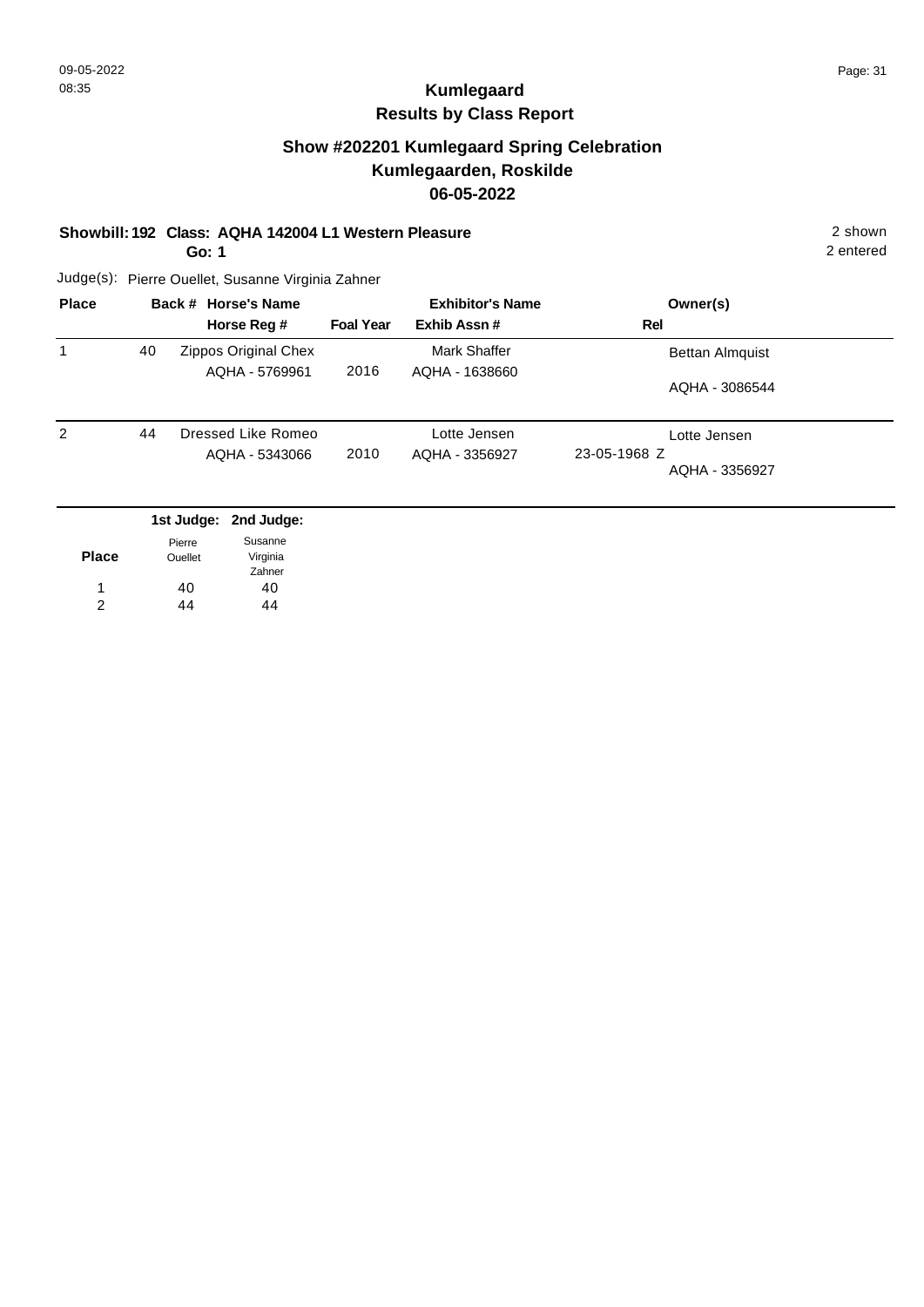### **Show #202201 Kumlegaard Spring Celebration Kumlegaarden, Roskilde 06-05-2022**

**Showbill: 195 Class: AQHA 242002 L1 Amt Western Pleasure** 2 shown

**Go: 1**

3 entered

| <b>Place</b> |    | Back # Horse's Name<br>Horse Reg #     | <b>Foal Year</b> | <b>Exhibitor's Name</b><br>Exhib Assn#   | Owner(s)<br>Rel                                          |
|--------------|----|----------------------------------------|------------------|------------------------------------------|----------------------------------------------------------|
|              | 40 | Zippos Original Chex<br>AQHA - 5769961 | 2016             | <b>Bettan Almquist</b><br>AQHA - 3086544 | <b>Bettan Almquist</b><br>17-03-1962 Z<br>AQHA - 3086544 |
| 2            | 44 | Dressed Like Romeo<br>AQHA - 5343066   | 2010             | Lotte Jensen<br>AQHA - 3356927           | Lotte Jensen<br>23-05-1968 Z<br>AQHA - 3356927           |

|              |                | 1st Judge: 2nd Judge: |
|--------------|----------------|-----------------------|
|              | Pierre         | Susanne               |
| <b>Place</b> | <b>Ouellet</b> | Virginia              |
|              |                | Zahner                |
| 1            | 40             | 40                    |
| 2            | 44             | 44                    |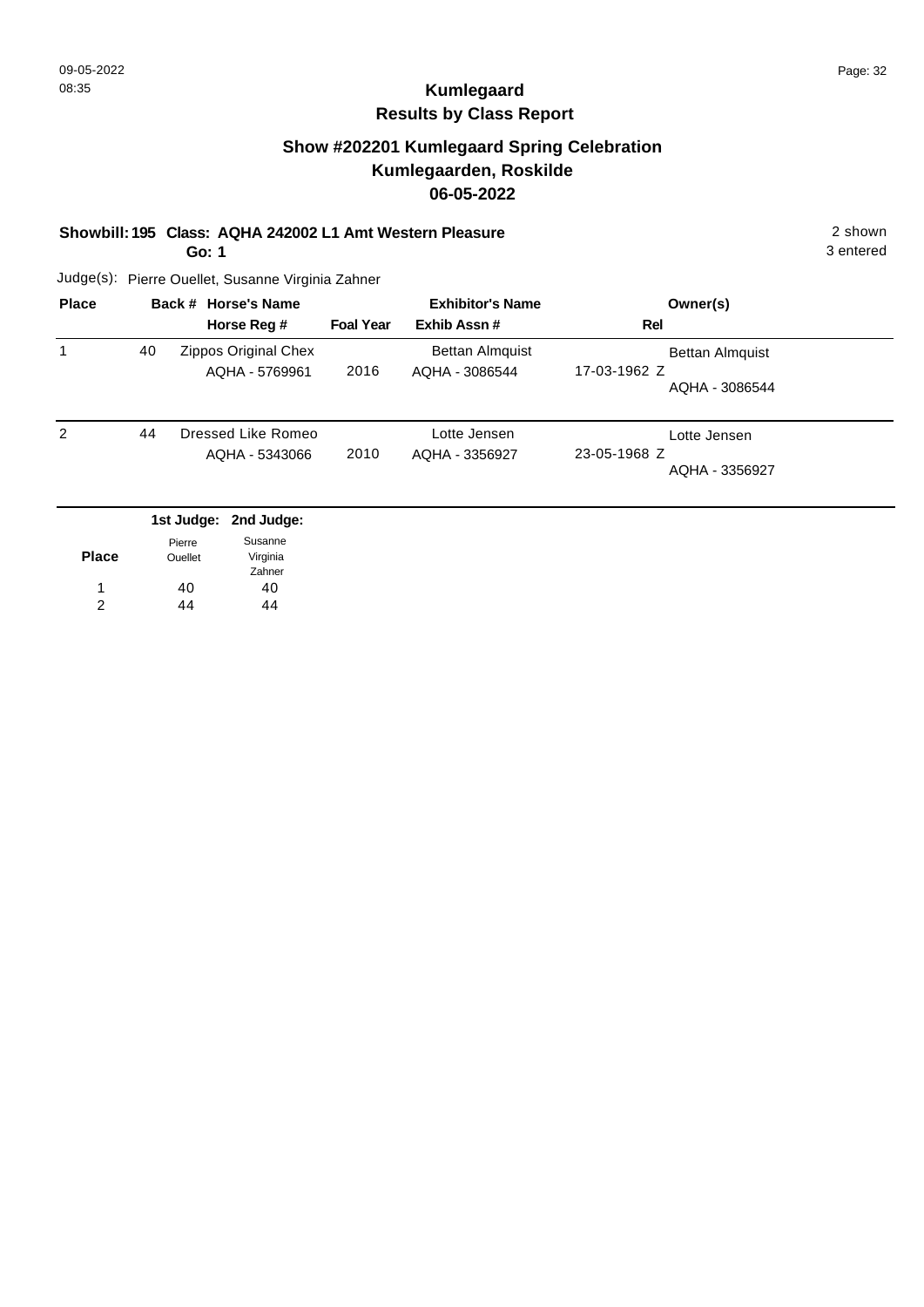## **Show #202201 Kumlegaard Spring Celebration Kumlegaarden, Roskilde 06-05-2022**

|                      |                                    | Showbill: 201 Class: AQHA 134000 Reining<br>Go: 1 |                  |                                             |              | 1 shown<br>1 entered                        |
|----------------------|------------------------------------|---------------------------------------------------|------------------|---------------------------------------------|--------------|---------------------------------------------|
|                      |                                    | Judge(s): Pierre Ouellet, Susanne Virginia Zahner |                  |                                             |              |                                             |
| <b>Place</b>         |                                    | Back # Horse's Name<br>Horse Reg #                | <b>Foal Year</b> | <b>Exhibitor's Name</b><br>Exhib Assn#      | Rel          | Owner(s)                                    |
| 1                    | 81                                 | Dun It With Power<br>AOHA - 5819367               | 2019             | Emilie Bendix Christensen<br>AQHA - 3492546 | 26-08-2000 Z | Emilie Bendix Christensen<br>AQHA - 3492546 |
|                      | 1st Judge:                         | 2nd Judge:                                        |                  |                                             |              |                                             |
| Place/Back #<br>1/81 | Pierre<br><b>Ouellet</b><br>66,500 | Susanne<br>Virginia<br>Zahner<br>66,000           |                  |                                             |              |                                             |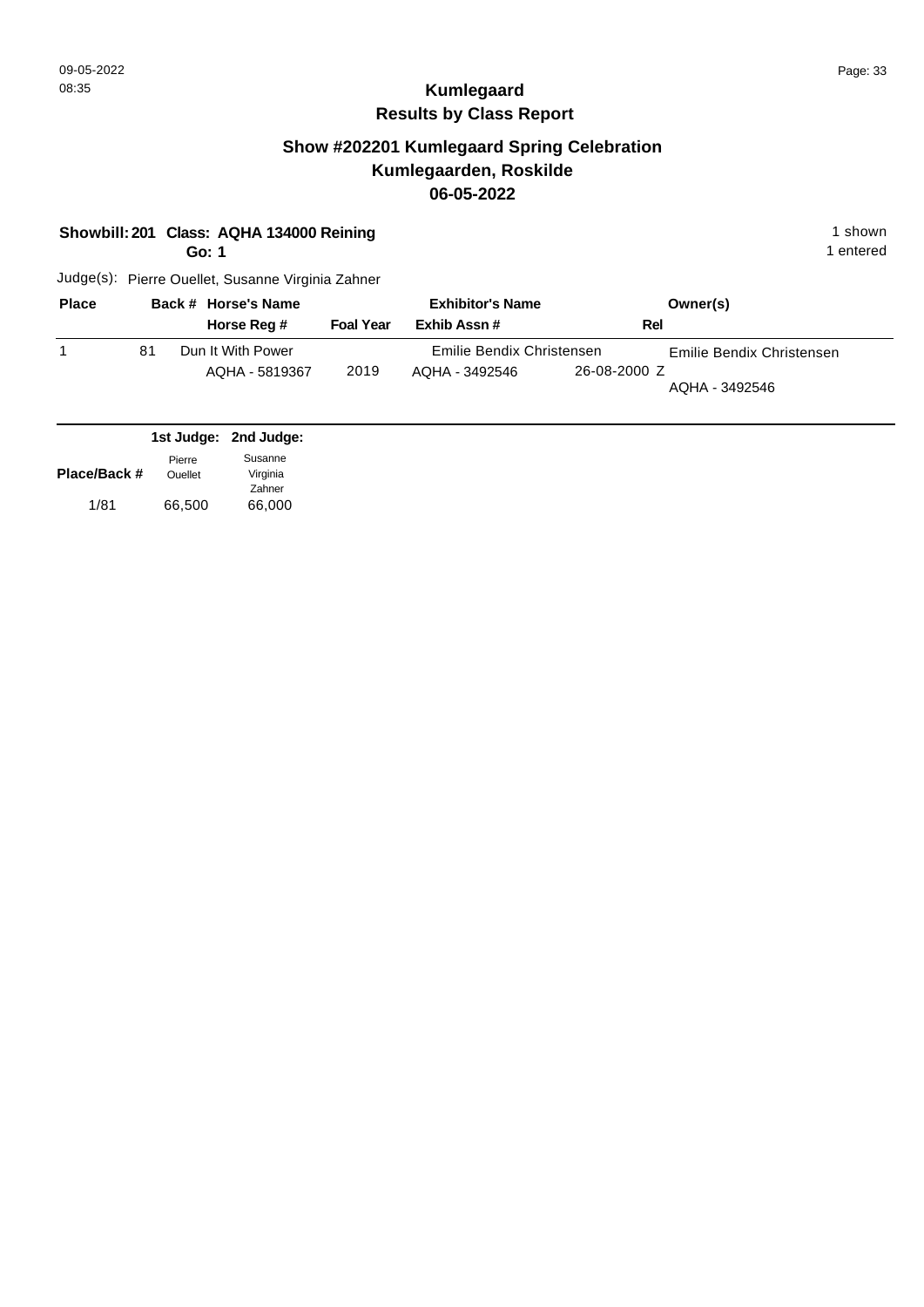### **Show #202201 Kumlegaard Spring Celebration Kumlegaarden, Roskilde 07-05-2022**

#### **Showbill: 208 Class: AQHA 238002 L1 Amt Trail 1 shown 1 shown 1 shown**

**Go: 1**

1 entered

| <b>Place</b> |    | Back # Horse's Name                    |                  | <b>Exhibitor's Name</b>           | Owner(s)                                          |
|--------------|----|----------------------------------------|------------------|-----------------------------------|---------------------------------------------------|
|              |    | Horse Reg #                            | <b>Foal Year</b> | Exhib Assn#                       | Rel                                               |
|              | 35 | RML Dunit In The Sun<br>AQHA - 5013885 | 2007             | Karin Johansson<br>AOHA - 3445562 | Karin Johansson<br>23-09-1965 Z<br>AQHA - 3445562 |

|              |                | 1st Judge: 2nd Judge: |
|--------------|----------------|-----------------------|
|              | Pierre         | Susanne               |
| <b>Place</b> | <b>Ouellet</b> | Virginia              |
|              |                | Zahner                |
|              | 35             | 35                    |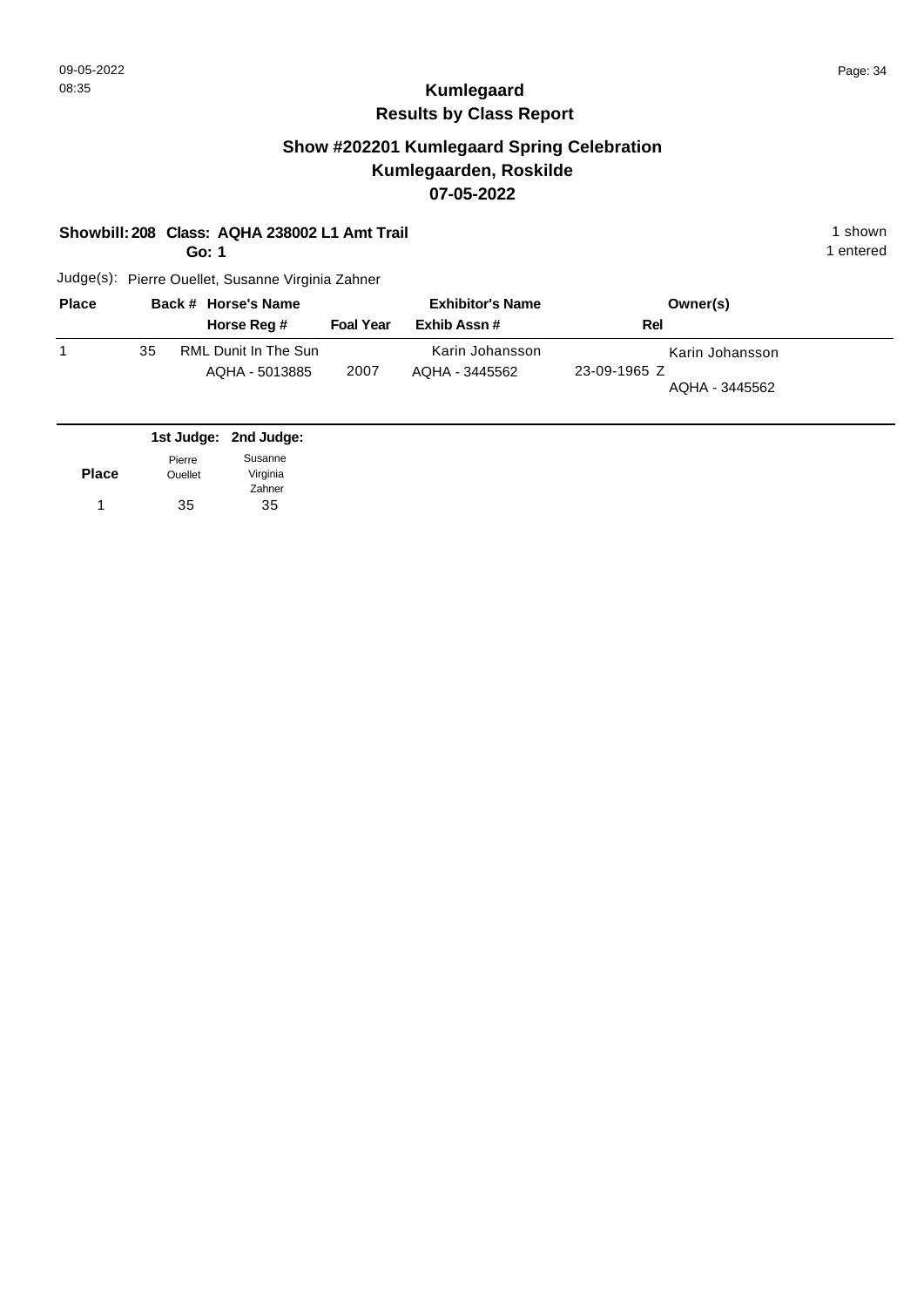### **Show #202201 Kumlegaard Spring Celebration Kumlegaarden, Roskilde 07-05-2022**

**Showbill: 210 Class: AQHA 138000 Trail** 4 shown

**Go: 1**

4 entered

| <b>Place</b> |                | Back # Horse's Name |                  | <b>Exhibitor's Name</b>       | Owner(s)                       |
|--------------|----------------|---------------------|------------------|-------------------------------|--------------------------------|
|              |                | Horse Reg #         | <b>Foal Year</b> | Exhib Assn#                   | Rel                            |
| 1            | 8              | Xtreme Asset        |                  | Natasha Kronil Haukrog Moller | Indiya Savehearrt              |
|              |                | AQHA - 4934598      | 2007             | AQHA - 3771507                | AQHA - 4077382                 |
| 2            | 45             | Little Mega Jac     |                  | <b>Rikke Weis</b>             | Morten Weis                    |
|              |                | AQHA - 4347496      | 2003             | AQHA - 3658628                | 14-08-1995 A<br>AQHA - 3644437 |
| 3            | $\overline{7}$ | Coolest Krymsun Yet |                  | Natasha Kronil Haukrog Moller | Natasha Kronil Haukrog Moller  |
|              |                | AQHA - 5837175      | 2017             | AQHA - 3771507                | Ζ<br>AQHA - 3771507            |
| 4            | 42             | Golden Lechicre Jac |                  | Sarah Krusoe Bach             | Didde Schleimann               |
|              |                | AQHA - 5150571      | 2008             | AQHA - 3581784                | 27-06-1990 A<br>AQHA - 2246299 |

|               | . <u>.</u> | ----     |
|---------------|------------|----------|
|               | Pierre     | Susanne  |
| <b>Place</b>  | Ouellet    | Virginia |
|               |            | Zahner   |
| 1             | 8          | 8        |
| $\mathcal{P}$ | 45         | 45       |
| 3             |            |          |
|               | 42         | 42       |
|               |            |          |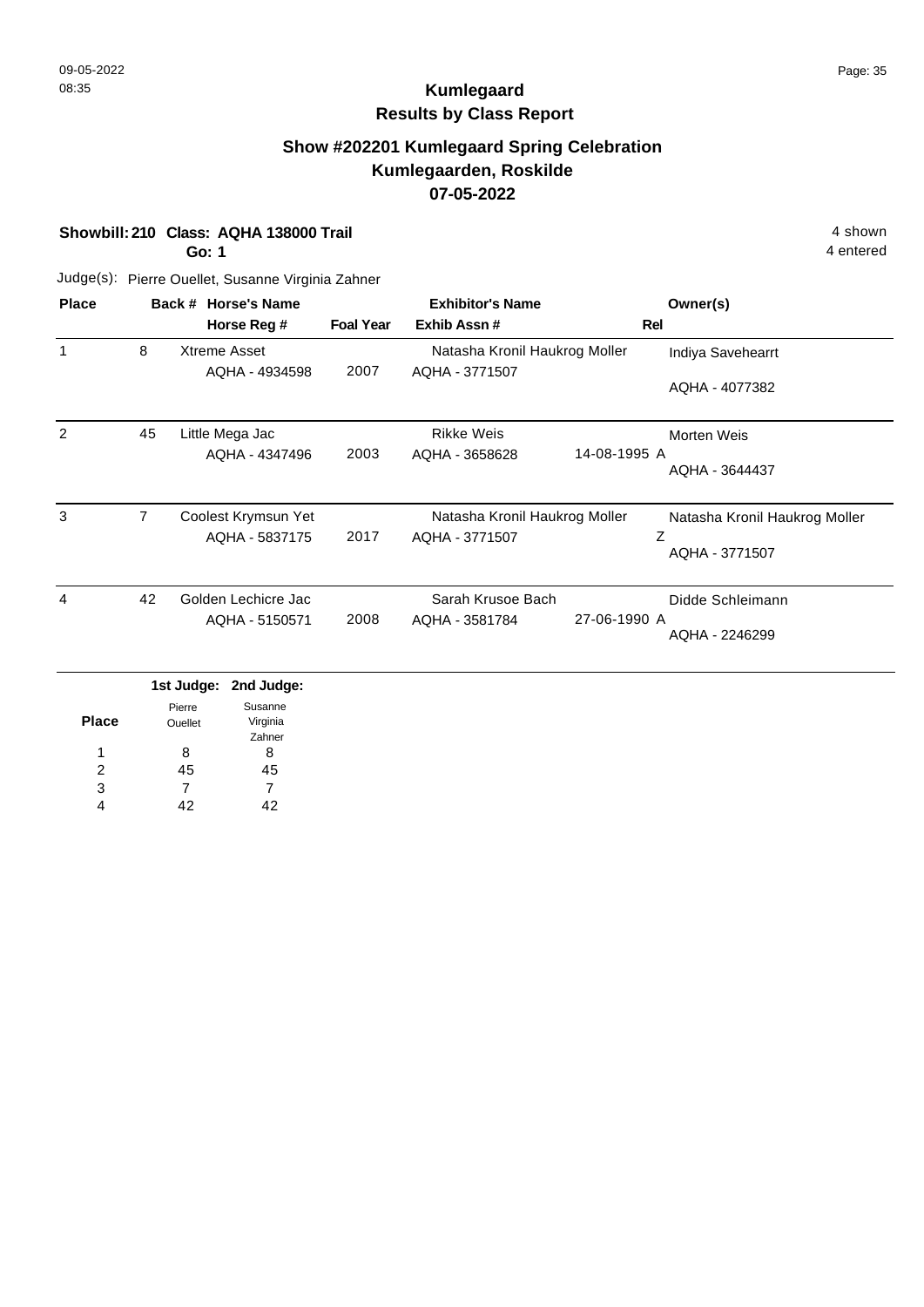## **Show #202201 Kumlegaard Spring Celebration Kumlegaarden, Roskilde 07-05-2022**

**Showbill: 211 Class: AQHA 238000 Amt Trail 4 shown 4 shown 4 shown 4 shown** 

**Go: 1**

4 entered

| <b>Place</b>   |    | Back # Horse's Name                           |                  | <b>Exhibitor's Name</b>             | Owner(s)                                           |
|----------------|----|-----------------------------------------------|------------------|-------------------------------------|----------------------------------------------------|
|                |    | Horse Reg #                                   | <b>Foal Year</b> | Exhib Assn#                         | Rel                                                |
| 1              | 45 | Little Mega Jac<br>AQHA - 4347496             | 2003             | <b>Rikke Weis</b><br>AQHA - 3658628 | Morten Weis<br>14-08-1995 A<br>AQHA - 3644437      |
| $\overline{2}$ | 42 | Golden Lechicre Jac<br>AQHA - 5150571         | 2008             | Sarah Krusoe Bach<br>AQHA - 3581784 | Didde Schleimann<br>27-06-1990 A<br>AQHA - 2246299 |
| 2              | 44 | Dressed Like Romeo<br>AQHA - 5343066          | 2010             | Lotte Jensen<br>AQHA - 3356927      | Lotte Jensen<br>23-05-1968 Z<br>AQHA - 3356927     |
| 4              | 35 | <b>RML Dunit In The Sun</b><br>AQHA - 5013885 | 2007             | Karin Johansson<br>AQHA - 3445562   | Karin Johansson<br>23-09-1965 Z<br>AQHA - 3445562  |

|       |                | 1st Judge: 2nd Judge: |
|-------|----------------|-----------------------|
|       | Pierre         | Susanne               |
| Place | <b>Ouellet</b> | Virginia              |
|       |                | Zahner                |
| 1     | 45             | 45                    |
| 2     | 44             | 42                    |
| 3     | 42             | 44                    |
|       | 35             | 35                    |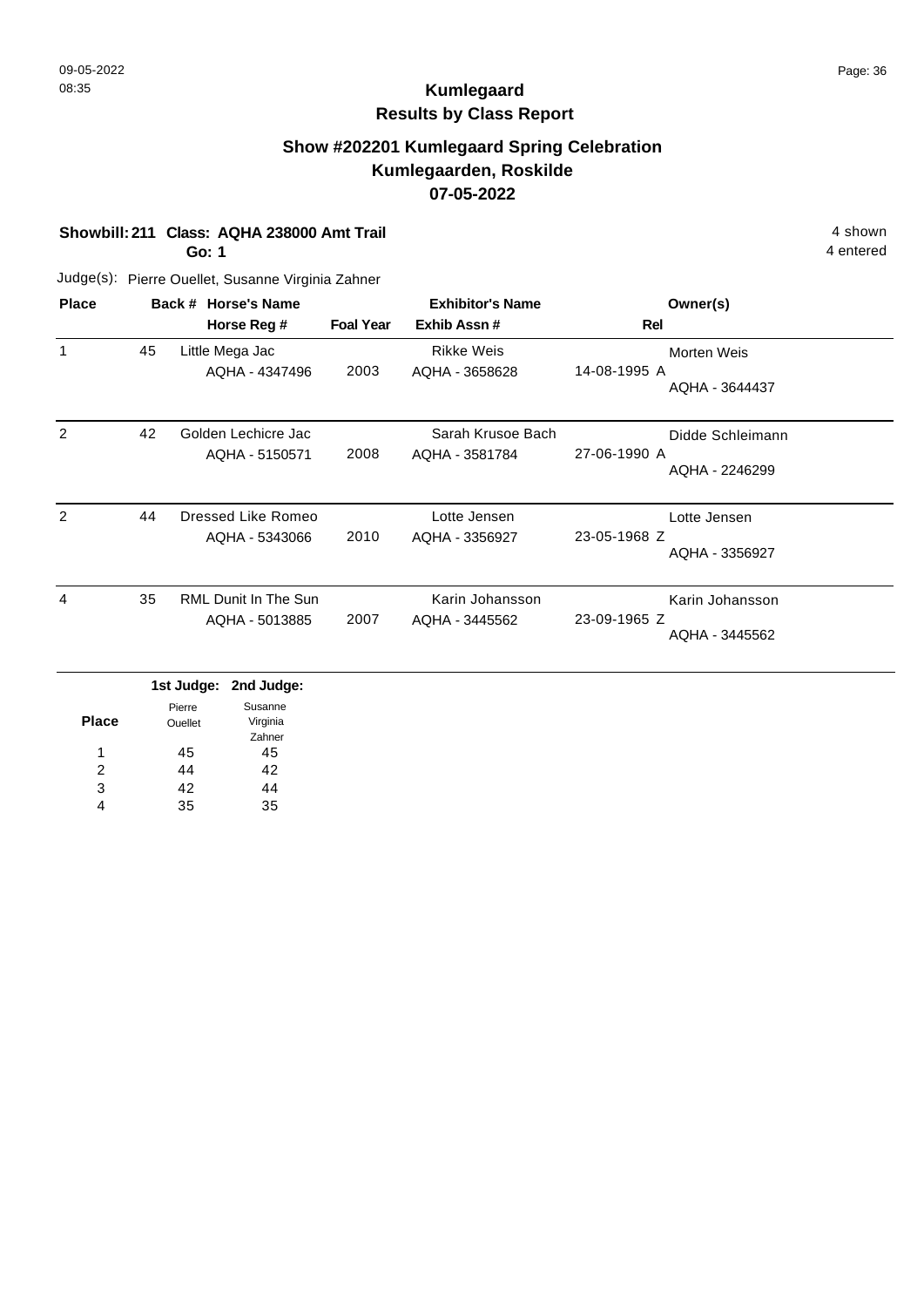## **Show #202201 Kumlegaard Spring Celebration Kumlegaarden, Roskilde 07-05-2022**

**Showbill: 226 Class: AQHA 240002 L1 Amt Western Horsemanship** 2 shown

**Go: 1**

2 entered

| <b>Place</b> |    | Back # Horse's Name<br>Horse Reg #            | <b>Foal Year</b> | <b>Exhibitor's Name</b><br>Exhib Assn# | Owner(s)<br>Rel                                   |
|--------------|----|-----------------------------------------------|------------------|----------------------------------------|---------------------------------------------------|
|              | 44 | Dressed Like Romeo<br>AQHA - 5343066          | 2010             | Lotte Jensen<br>AQHA - 3356927         | Lotte Jensen<br>23-05-1968 Z<br>AQHA - 3356927    |
| 2            | 35 | <b>RML Dunit In The Sun</b><br>AQHA - 5013885 | 2007             | Karin Johansson<br>AQHA - 3445562      | Karin Johansson<br>23-09-1965 Z<br>AQHA - 3445562 |

|              |                | 1st Judge: 2nd Judge: |
|--------------|----------------|-----------------------|
|              | Pierre         | Susanne               |
| <b>Place</b> | <b>Ouellet</b> | Virginia              |
|              |                | Zahner                |
| 1            | 44             | 44                    |
| 2            | 35             | 35                    |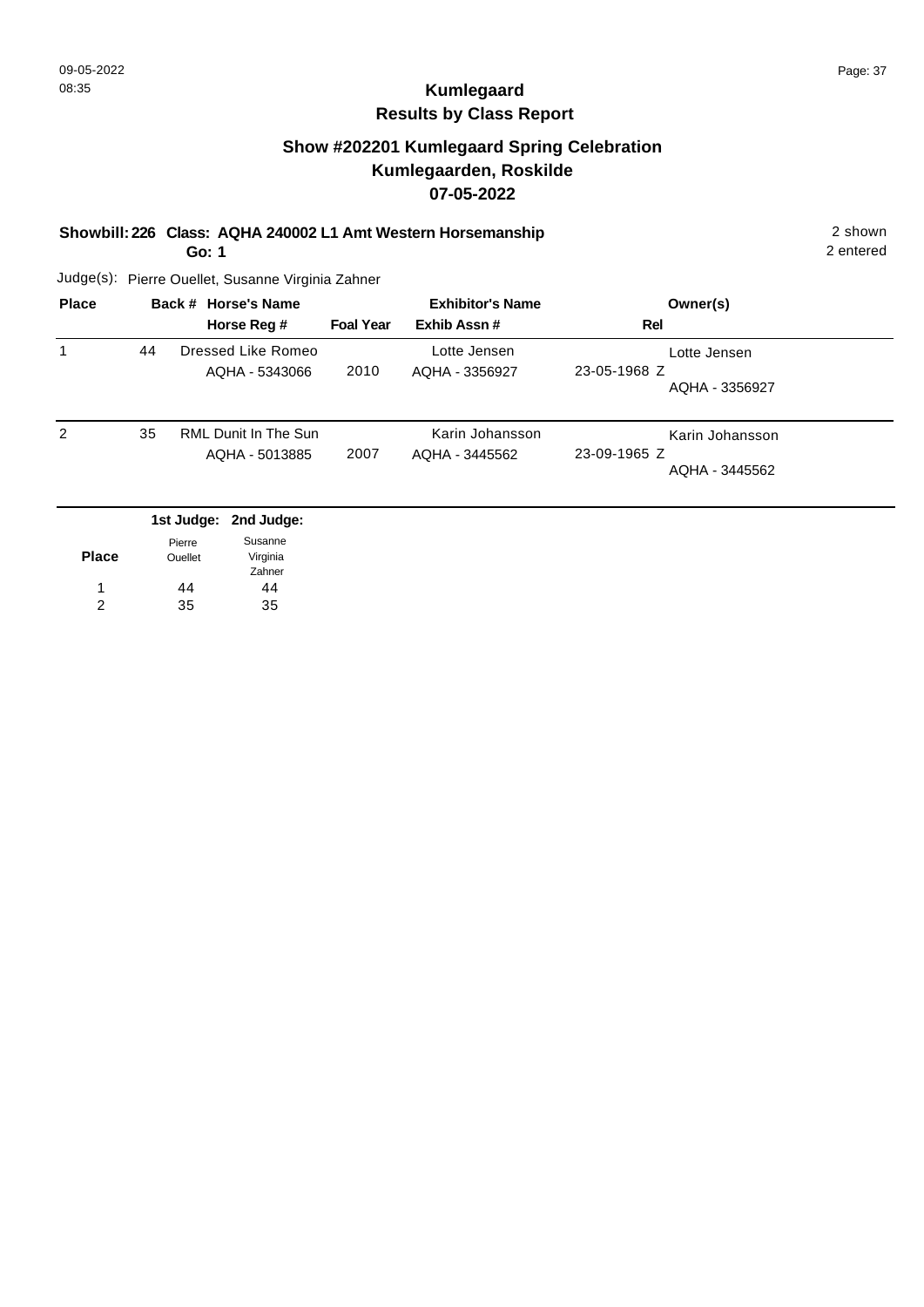### **Show #202201 Kumlegaard Spring Celebration Kumlegaarden, Roskilde 07-05-2022**

**Showbill: 230 Class: AQHA 240000 Amt Western Horsemanship** 3 shown

**Go: 1**

3 entered

| <b>Place</b> | Back # Horse's Name |                       | <b>Exhibitor's Name</b> |                             | Owner(s)                       |
|--------------|---------------------|-----------------------|-------------------------|-----------------------------|--------------------------------|
|              |                     | Horse Reg #           | <b>Foal Year</b>        | Exhib Assn #                | <b>Rel</b>                     |
| 1            | 42                  | Golden Lechicre Jac   |                         | Sarah Krusoe Bach           | Didde Schleimann               |
|              |                     | AQHA - 5150571        | 2008                    | AQHA - 3581784              | 27-06-1990 A<br>AOHA - 2246299 |
| 2            | 75                  | Ha Yellow Emperor     |                         | Pernille Bendix Christensen | Pernille Bendix Christensen    |
|              |                     | AQHA - 5646222        | 2014                    | AQHA - 2603902              | 25-06-1968 Z                   |
|              |                     |                       |                         |                             | AQHA - 2603902                 |
|              |                     | 1st Judge: 2nd Judge: |                         |                             |                                |

| <b>Place</b> | Pierre<br><b>Ouellet</b> | Susanne<br>Virginia |
|--------------|--------------------------|---------------------|
|              |                          | Zahner              |
|              | 42                       | 42                  |
| 2            | 75                       | 75                  |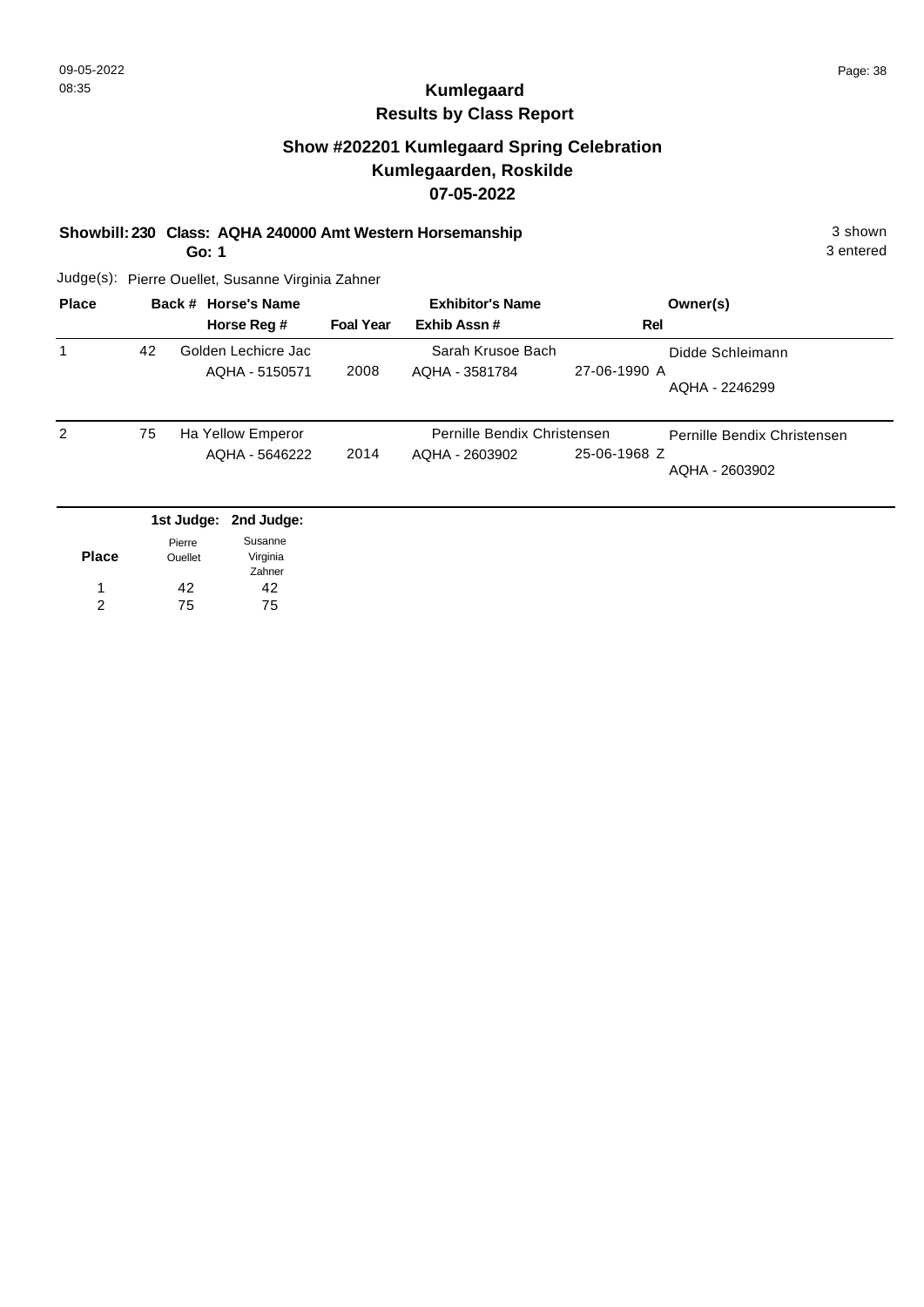## **Show #202201 Kumlegaard Spring Celebration Kumlegaarden, Roskilde 07-05-2022**

**Showbill: 233 Class: AQHA 440000 Youth Western Horsemanship** 1 shown 1 shown

**Go: 1**

1 entered

| <b>Place</b> |    | Back # Horse's Name                        |                  | <b>Exhibitor's Name</b>      |                  | Owner(s)                     |
|--------------|----|--------------------------------------------|------------------|------------------------------|------------------|------------------------------|
|              |    | Horse Reg #                                | <b>Foal Year</b> | Exhib Assn#                  | <b>Birthdate</b> | Rel                          |
|              | 69 | <b>Riettas Starlight</b><br>AQHA - 5719625 | 2012             | Ella Ohlen<br>AQHA - 4235471 | 28-06-2004 Z     | Ella Ohlen<br>AQHA - 4235471 |

|              |                | 1st Judge: 2nd Judge: |
|--------------|----------------|-----------------------|
|              | Pierre         | Susanne               |
| <b>Place</b> | <b>Ouellet</b> | Virginia              |
|              |                | Zahner                |
| 1            | 69             | 69                    |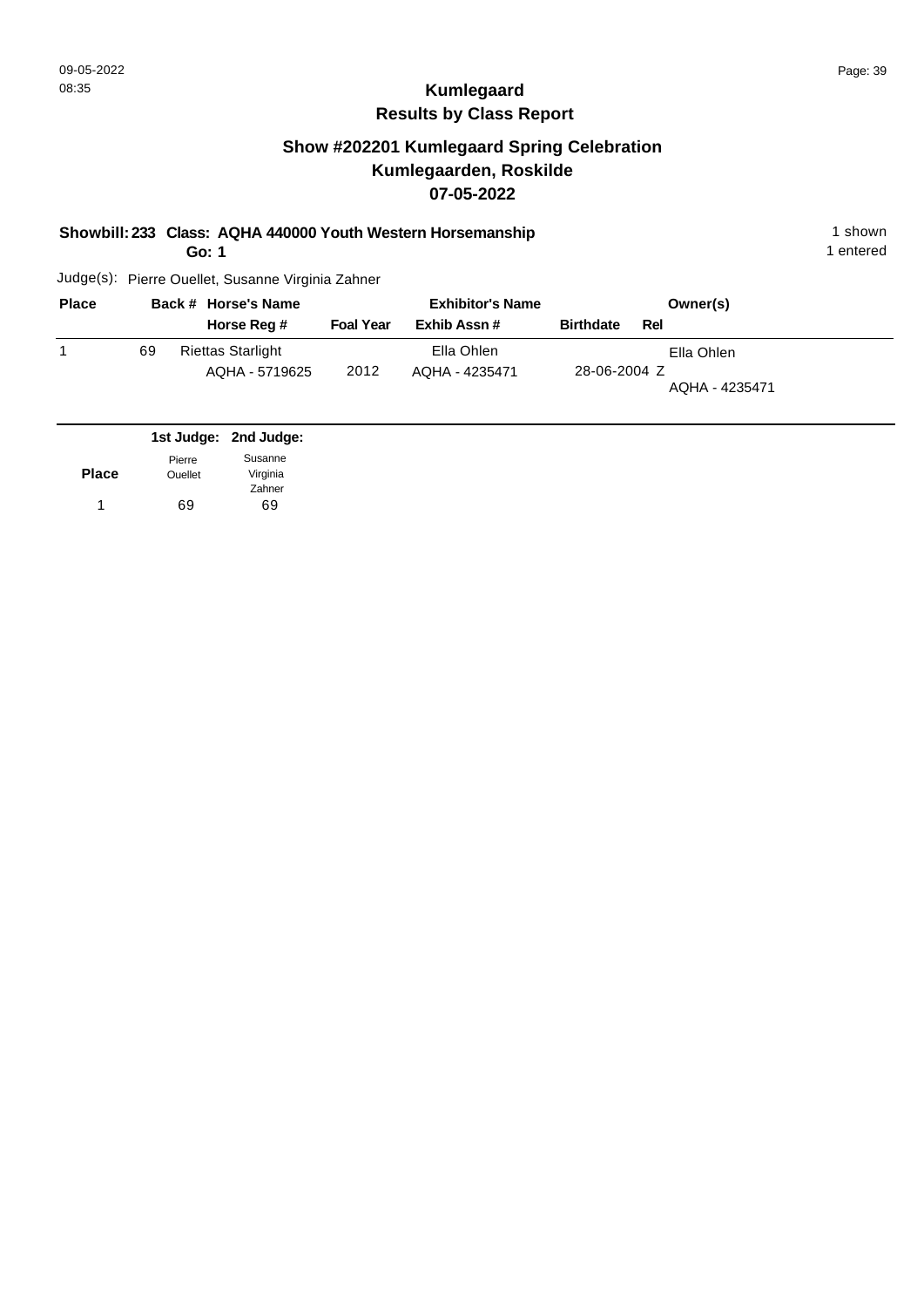### **Show #202201 Kumlegaard Spring Celebration Kumlegaarden, Roskilde 07-05-2022**

#### **Showbill: 247 Class: AQHA 143004 L1 Ranch Riding** 2 shown

**Go: 1**

2 entered

| <b>Place</b>   | Back # Horse's Name |                                     | <b>Exhibitor's Name</b> |                                               |              | Owner(s)                                      |
|----------------|---------------------|-------------------------------------|-------------------------|-----------------------------------------------|--------------|-----------------------------------------------|
|                |                     | Horse Reg #                         | <b>Foal Year</b>        | Exhib Assn#                                   | Rel          |                                               |
|                | 81                  | Dun It With Power<br>AOHA - 5819367 | 2019                    | Emilie Bendix Christensen<br>AQHA - 3492546   | 26-08-2000 Z | Emilie Bendix Christensen<br>AQHA - 3492546   |
| $\overline{2}$ | 75                  | Ha Yellow Emperor<br>AQHA - 5646222 | 2014                    | Pernille Bendix Christensen<br>AQHA - 2603902 | 25-06-1968 Z | Pernille Bendix Christensen<br>AQHA - 2603902 |
|                |                     | 1st Judge: 2nd Judge:               |                         |                                               |              |                                               |

| <b>Place</b> | Pierre<br><b>Ouellet</b> | Susanne<br>Virginia |
|--------------|--------------------------|---------------------|
|              |                          | Zahner              |
|              | 81                       | 81                  |
| 2            | 75                       | 75                  |